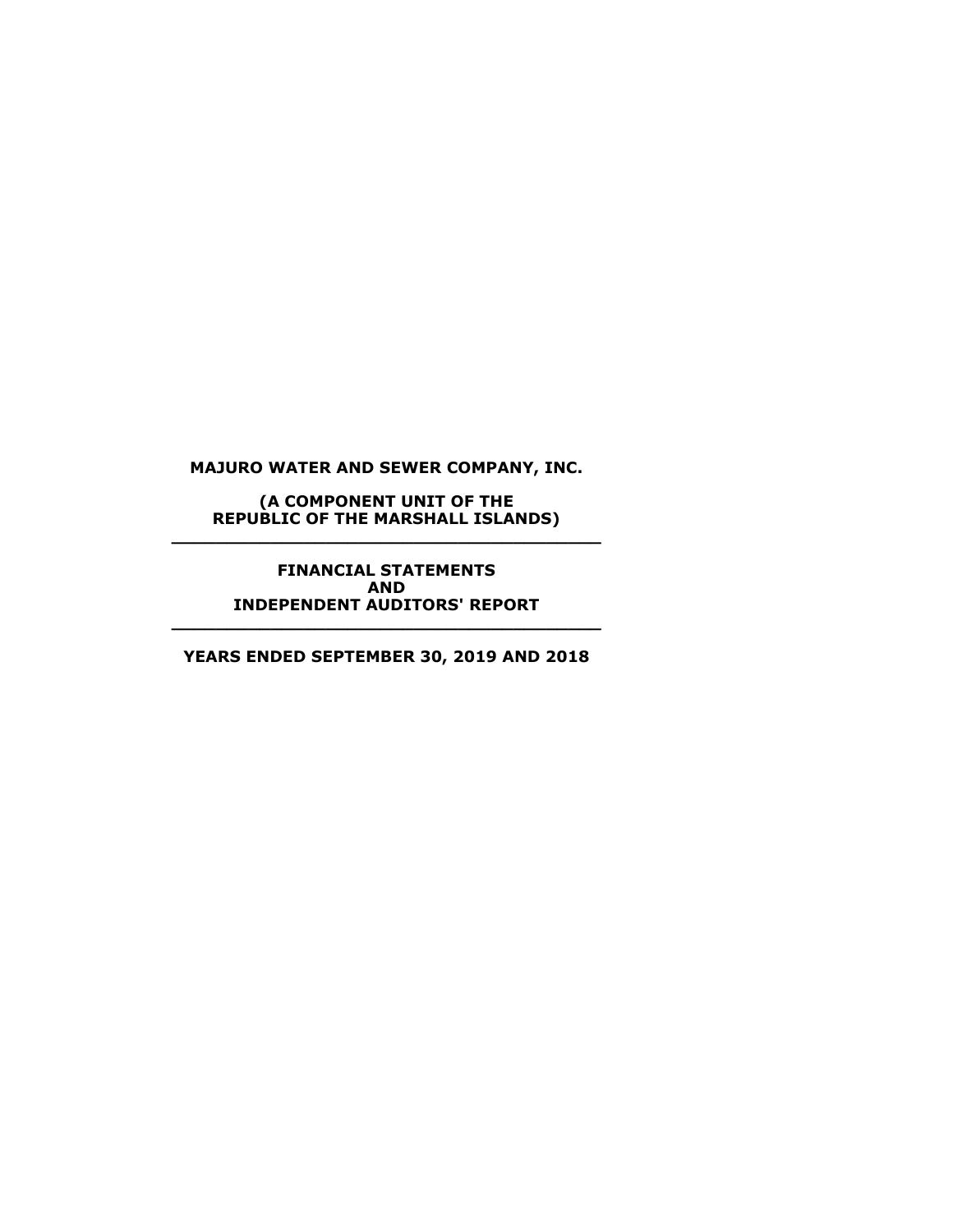Years Ended September 30, 2019 and 2018 Table of Contents

|     |                                                                                                                                                                                                                   | <u>Page No.</u> |
|-----|-------------------------------------------------------------------------------------------------------------------------------------------------------------------------------------------------------------------|-----------------|
| I.  | INDEPENDENT AUDITORS' REPORT                                                                                                                                                                                      | 1               |
| H.  | MANAGEMENT'S DISCUSSION AND ANALYSIS                                                                                                                                                                              | 3               |
| HT. | FINANCIAL STATEMENTS:                                                                                                                                                                                             |                 |
|     | Statements of Net Position                                                                                                                                                                                        | 9               |
|     | Statements of Revenues, Expenses and Changes in Net Position                                                                                                                                                      | 10              |
|     | Statements of Cash Flows                                                                                                                                                                                          | 11              |
|     | Notes to Financial Statements                                                                                                                                                                                     | 12              |
| IV. | INDEPENDENT AUDITORS' REPORT ON COMPLIANCE WITH<br>LAWS AND REGULATIONS                                                                                                                                           |                 |
|     | Independent Auditors' Report on Internal Control Over<br>Financial Reporting and on Compliance and Other<br>Matters Based on an Audit of Financial Statements<br>Performed in Accordance with Government Auditing |                 |
|     | Standards                                                                                                                                                                                                         | 21              |
|     | Schedule of Findings and Responses                                                                                                                                                                                | 23              |
|     | Unresolved Prior Year Findings                                                                                                                                                                                    | 24              |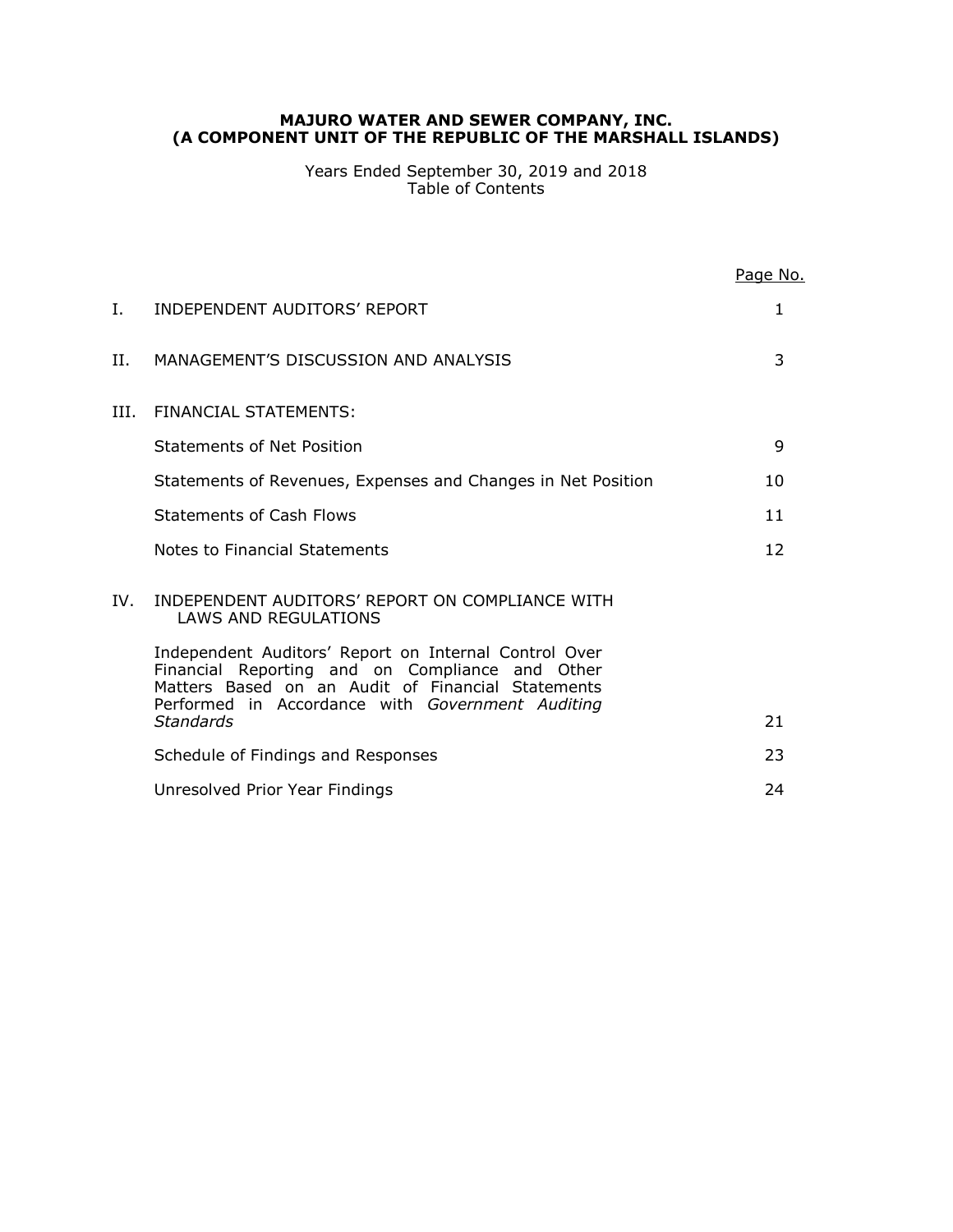# **Deloitte.**

Deloitte & Touche LLP 361 South Marine Corps Drive Tamuning, GU 96913 USA

Tel: +1 (671) 646-3884 Fax: +1 (671) 649-4265

www.deloitte.com

# **INDEPENDENT AUDITORS' REPORT**

Board of Directors Majuro Water and Sewer Company, Inc.:

# **Report on the Financial Statements**

We have audited the accompanying financial statements of Majuro Water and Sewer Company, Inc. (MWSC), a component unit of the Republic of the Marshall Islands, which comprise the statements of net position as of September 30, 2019 and 2018, and the related statements of revenues, expenses and changes in net position and of cash flows for the years then ended, and the related notes to the financial statements.

# *Management's Responsibility for the Financial Statements*

Management is responsible for the preparation and fair presentation of these financial statements in accordance with accounting principles generally accepted in the United States of America; this includes the design, implementation, and maintenance of internal control relevant to the preparation and fair presentation of financial statements that are free from material misstatement, whether due to fraud or error.

# *Auditors' Responsibility*

Our responsibility is to express an opinion on these financial statements based on our audits. We conducted our audits in accordance with auditing standards generally accepted in the United States of America and the standards applicable to financial audits contained in *Government Auditing Standards,* issued by the Comptroller General of the United States. Those standards require that we plan and perform the audit to obtain reasonable assurance about whether the financial statements are free from material misstatement.

An audit involves performing procedures to obtain audit evidence about the amounts and disclosures in the financial statements. The procedures selected depend on the auditor's judgment, including the assessment of the risks of material misstatement of the financial statements, whether due to fraud or error. In making those risk assessments, the auditor considers internal control relevant to the entity's preparation and fair presentation of the financial statements in order to design audit procedures that are appropriate in the circumstances, but not for the purpose of expressing an opinion on the effectiveness of the entity's internal control. Accordingly, we express no such opinion. An audit also includes evaluating the appropriateness of accounting policies used and the reasonableness of significant accounting estimates made by management, as well as evaluating the overall presentation of the financial statements.

We believe that the audit evidence we have obtained is sufficient and appropriate to provide a basis for our audit opinion.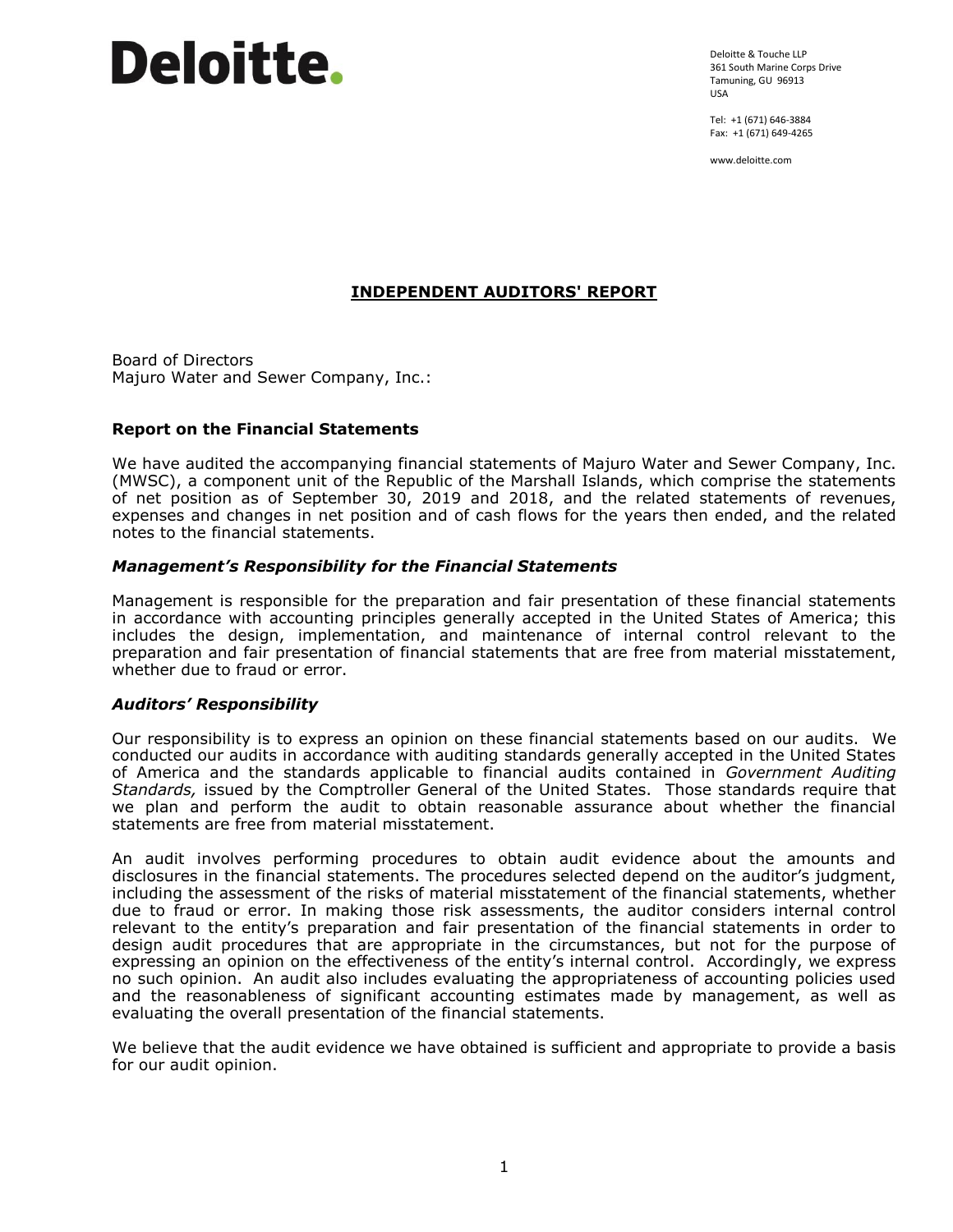# **Deloitte.**

# *Opinion*

In our opinion, the financial statements referred to above present fairly, in all material respects, the financial position of MWSC as of September 30, 2019 and 2018, and the results of its operations and its cash flows for the years then ended in accordance with accounting principles generally accepted in the United States of America.

## *Emphasis of Matters*

#### *Going Concern*

The accompanying financial statements have been prepared assuming that MWSC will continue as a going concern. As discussed in Note 10 to the financial statements, MWSC's recurring losses from operations raise substantial doubt about its ability to continue as a going concern. Management's plans concerning these matters are also discussed in Note 10 to the financial statements. The financial statements do not include any adjustments that might result from the outcome of this uncertainty.

#### *COVID-19*

As discussed in Note 11 to the financial statements, MWSC determined that the COVID-19 pandemic may negatively impact its business, results of operations and net position. MWSC is unable to reasonably estimate its ultimate financial impact.

Our opinion is not modified with respect to these matters.

#### *Other Matters*

#### *Required Supplementary Information*

Accounting principles generally accepted in the United States of America require that the Management's Discussion and Analysis on pages 3 through 8 be presented to supplement the financial statements. Such information, although not a part of the financial statements, is required by the Governmental Accounting Standards Board who considers it to be an essential part of financial reporting for placing the financial statements in an appropriate operational, economic, or historical context. We have applied certain limited procedures to the required supplementary information in accordance with auditing standards generally accepted in the United States of America, which consisted of inquiries of management about the methods of preparing the information and comparing the information for consistency with management's responses to our inquiries, the financial statements, and other knowledge we obtained during our audit of the financial statements. We do not express an opinion or provide any assurance on the information because the limited procedures do not provide us with sufficient evidence to express an opinion or provide any assurance.

#### **Other Reporting Required by** *Government Auditing Standards*

In accordance with *Government Auditing Standards*, we have also issued our report dated August 18, 2020, on our consideration of MWSC's internal control over financial reporting and on our tests of its compliance with certain provisions of laws, regulations, contracts, and grant agreements and other matters. The purpose of that report is solely to describe the scope of our testing of internal control over financial reporting and compliance and the results of that testing, and not to provide an opinion on the effectiveness of MWSC's internal control over financial reporting or on compliance. That report is an integral part of an audit performed in accordance with *Government Auditing Standards* in considering MWSC's internal control over financial reporting and compliance.

bitte Harlett

August 18, 2020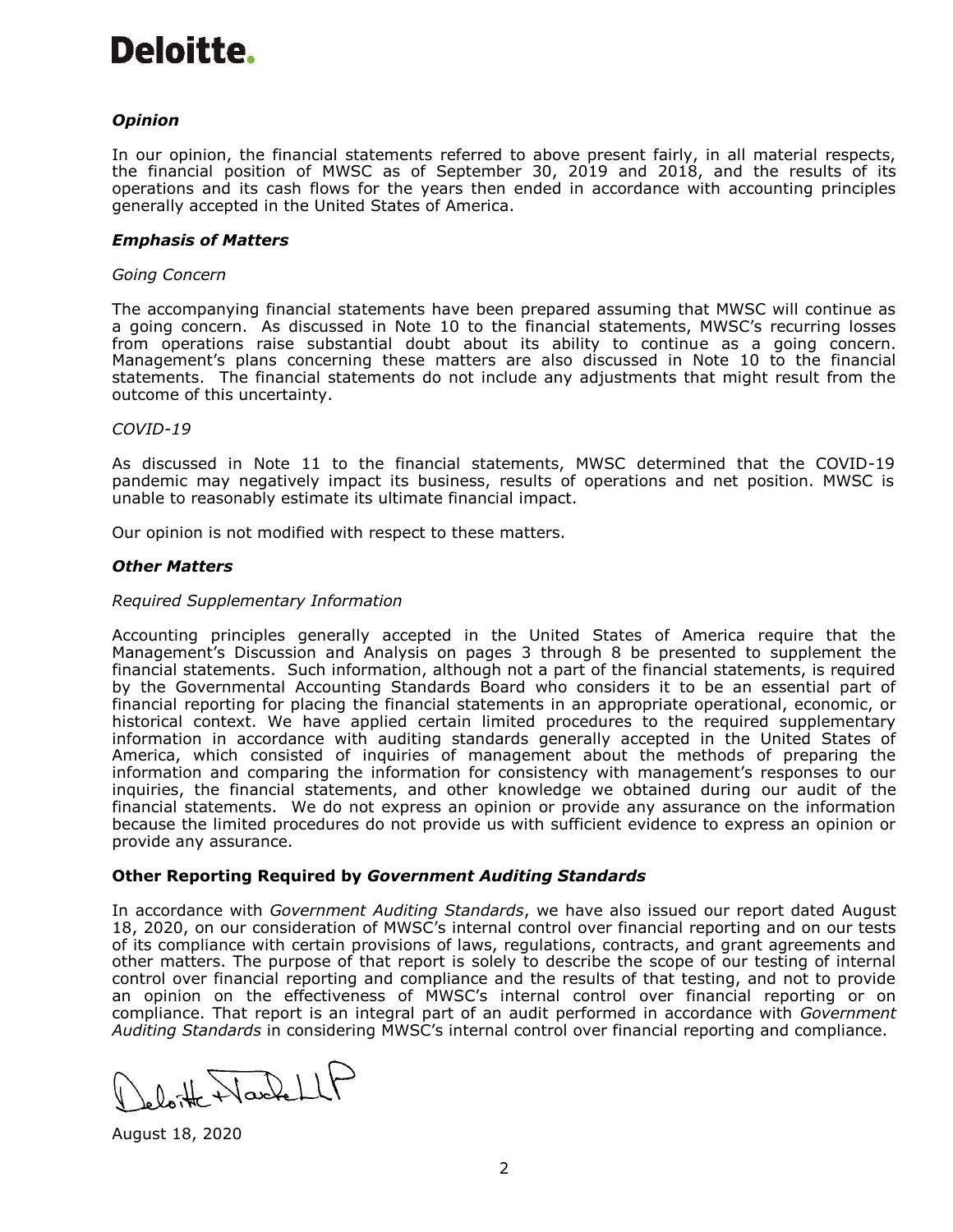Management's Discussion and Analysis Years Ended September 30, 2019 and 2018

## **FINANCIAL HIGHLIGHTS**

MWSC's net position decreased by \$326,335 in 2019 compared to a decrease in net position of \$260,432 in 2018.

Total operating revenues increased by \$186,932 from \$1,237,421 in 2018 to \$1,424,353 in 2019. Within the operating revenues, utility billings increased by \$40,320 from \$1,036,386 in 2018 to \$1,076,706 in 2019. Hook-ups and delivery billings increased by \$150,359 from \$190,297 in 2018 to \$340,656 in 2019. The significant increase in revenue is due to high demand in water utility and bulk water. Furthermore, there has been an additional \$119,350 allowance provided for uncollectable accounts in 2019 compared with \$212,306 in 2018.

Operating expenses decreased by \$199,738 from \$1,942,550 in 2018 to \$1,742,812 in 2019. The main contributing factor for the decrease in operating expenses is a decrease in electricity \$188,803, depreciation and amortization \$30,121, insurance \$22,720, spare parts \$21,230, contractual services \$13,105, chlorine \$7,033 entertainment and food \$5,258, office supplies \$3,168, uniforms \$3,021 and miscellaneous \$6,831, offset by an increase in licenses, fees and taxes \$23,278, salaries, wages and benefits \$19,472, petroleum, oil and lubricants \$18,607, travel \$12,019, freight and handling \$13,253, repairs and maintenance \$5,200, and communications \$2,399.

The Statement of Cash Flows net decrease in cash was \$443,734 in 2019 compared with a net increase of \$434,403 in 2018. The operating activities of MWSC resulted in a net cash outflow of \$236,543 in 2019 compared to a net cash outflow of \$37,277 for 2018. Cash flows provided by noncapital financing activities were \$111,474 in 2019 compared to \$238,325 in 2018. Cash flows from capital and related financing activities decreased in 2019 by \$318,665 while they increased by \$233,355 in 2018.

#### **FINANCIAL ANALYSIS OF MWSC**

The statement of net position and the statement of revenues, expenses and changes in net position provide an indication of MWSC's financial condition. MWSC's net position reflects the difference between assets and liabilities. An increase in net position over time typically indicates an improvement in financial condition.

**Summary Statements of Net Position**

A summary of MWSC's statements of net position is presented below:

| As of September 30                                                                 |                                     |                                     |                                   |                                      |                                    |  |  |  |
|------------------------------------------------------------------------------------|-------------------------------------|-------------------------------------|-----------------------------------|--------------------------------------|------------------------------------|--|--|--|
|                                                                                    | 2019                                | 2018                                | \$<br>Change<br>2019-2018         | $\frac{0}{0}$<br>Change<br>2019-2018 | 2017                               |  |  |  |
| Assets:<br>Current and other assets<br>Capital assets                              | \$<br>852,196<br>1,497,649          | 1,007,978<br>\$<br>1,532,746        | (155, 782)<br>\$<br>(35,097)      | $(15.5)\%$<br>$(2.3)\%$              | \$<br>815,375<br>1,666,504         |  |  |  |
| <b>Total assets</b>                                                                | 2,349,845                           | 2,540,724                           | (190, 879)                        | (7.5)%                               | 2,481,879                          |  |  |  |
| Liabilities:<br>Current and other liabilities                                      | 3,260,156                           | 3,124,700                           | 135,456                           | 4.3%                                 | 2,805,423                          |  |  |  |
| Net position:<br>Net investment in capital<br>assets<br>Restricted<br>Unrestricted | 1,497,649<br>165,261<br>(2,573,221) | 1,532,746<br>604,242<br>(2,720,964) | (35,097)<br>(438, 981)<br>147,743 | $(2.3)\%$<br>$(72.6)\%$<br>(5.4)%    | 1,666,504<br>85,300<br>(2,075,348) |  |  |  |
| Total net position                                                                 | (910,311)                           | (583,976)                           | (326,335)<br>\$                   | 55.9%                                | (323,544)<br>\$                    |  |  |  |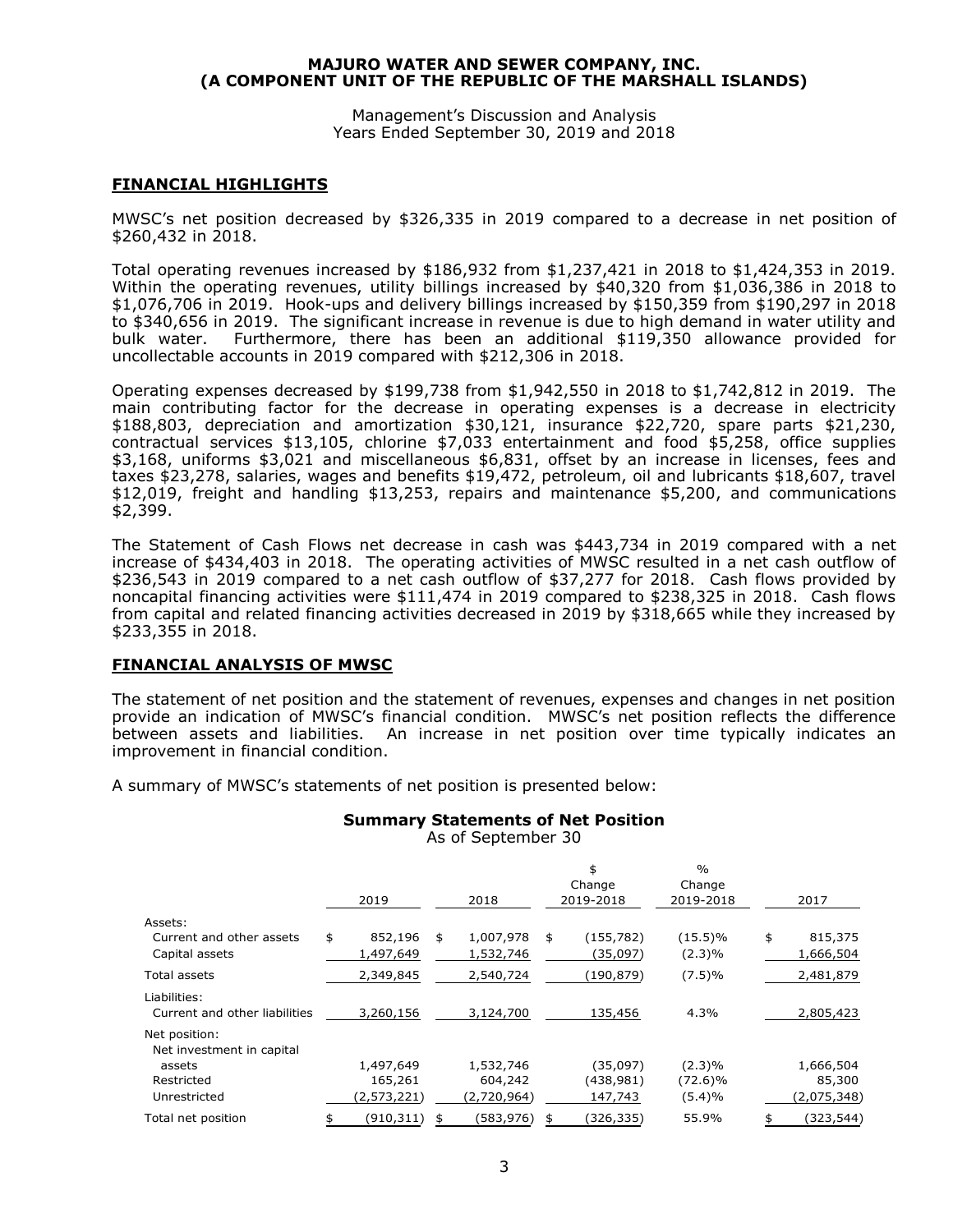Management's Discussion and Analysis Years Ended September 30, 2019 and 2018

As indicated above, total assets decreased by \$190,879 from \$2,540,724 in 2018 to \$2,349,845 in 2019. This decrease was primarily the result of a decrease in cash of \$443,734 from \$590,017 in 2018 to \$146,283 in 2019 offset by an increase in net receivables of \$96,238 from \$83,088 in 2018 to \$179,326 in 2019 and prepaid expenses of \$140,776 from \$5,286 in 2018 to \$146,062 in 2019.

Total liabilities reflect an increase of \$135,456 from \$3,124,700 in 2018 to \$3,260,156 in 2019. The increase was primarily the result of an increase in payables to affiliates, which increased primarily because of an increase in liabilities for MWSC electricity bills owed to Marshalls Energy Company.

The net position decreased by \$326,335 from a net position deficit of \$583,976 in 2018 to \$910,311 in 2019.

A summary of MWSC's statements of revenues, expenses and changes in net position is presented below:

# **Summary Statements of Revenues, Expenses and Changes in Net Position**

|                        | 2019            | 2018            | \$<br>Change<br>2019-2018 | $\%$<br>Change<br>2019-2018 | 2017             |
|------------------------|-----------------|-----------------|---------------------------|-----------------------------|------------------|
| Operating:             |                 |                 |                           |                             |                  |
| Operating revenues     | \$<br>1,305,003 | \$<br>1,025,115 | \$<br>279,888             | 27.3%                       | \$<br>1,068,787  |
| Operating expenses     | 1,742,812       | 1,942,550       | (199,738)                 | (10.3)%                     | 1,901,178        |
| Operating loss         | (437,809)       | (917,435)       | 479,626                   | (52.3)%                     | (832,391)        |
| Nonoperating:          |                 |                 |                           |                             |                  |
| Nonoperating revenues  | 111,474         | 238,325         | (126, 851)                | (53.2)%                     |                  |
|                        | (326,335)       | (679,110)       | 352,775                   | (51.9)%                     | (832,391)        |
| Capital contributions  |                 | 418,678         | (418,678)                 | $(100.0)\%$                 | 644,816          |
| Change in net position | (326,335)       | (260,432)       | (65,903)                  | 25.3%                       | <u>(187,575)</u> |

Years Ended September 30

The statement of revenues, expenses and changes in net position identifies that various revenue and expense items that impacted the change in net position.

As indicated above, MWSC's net operating revenues increased by \$279,888 from \$1,025,115 in 2018 to \$1,305,003 in 2019. The increase in revenue for 2019 consists of an increase in utility billings of \$40,320 and hook-up and deliveries of \$150,359, which is offset by a decrease in other operating revenues of \$3,747 and a decrease in bad debts expense of \$92,956.

Nonoperating revenues represent operating subsidies and grants received. MWSC received operating subsidies of \$111,474 in 2019 compared with \$238,325 in 2018. Of these amounts, \$89,051 and \$208,325, respectively, were received from RepMar under the Compact of Free Association Public Infrastructure Sector grant. The remaining amounts were received from other donor governments, namely \$22,423 from the Republic of China Taiwan in 2019 and \$30,000 from the Government of Japan in 2018. The grants received in 2019 of \$111,474 are to fund the upgrade of existing Saltwater and Sanitary Sewer Pump Stations, Water Treatment Plant C and Water Treatment Plant A.

In addition, MWSC was the recipient of capital contributions of \$418,678 in 2018 from the U.S. Department of the Interior (\$327,000) and the Government of Japan (\$91,678). No capital contributions were received in 2019.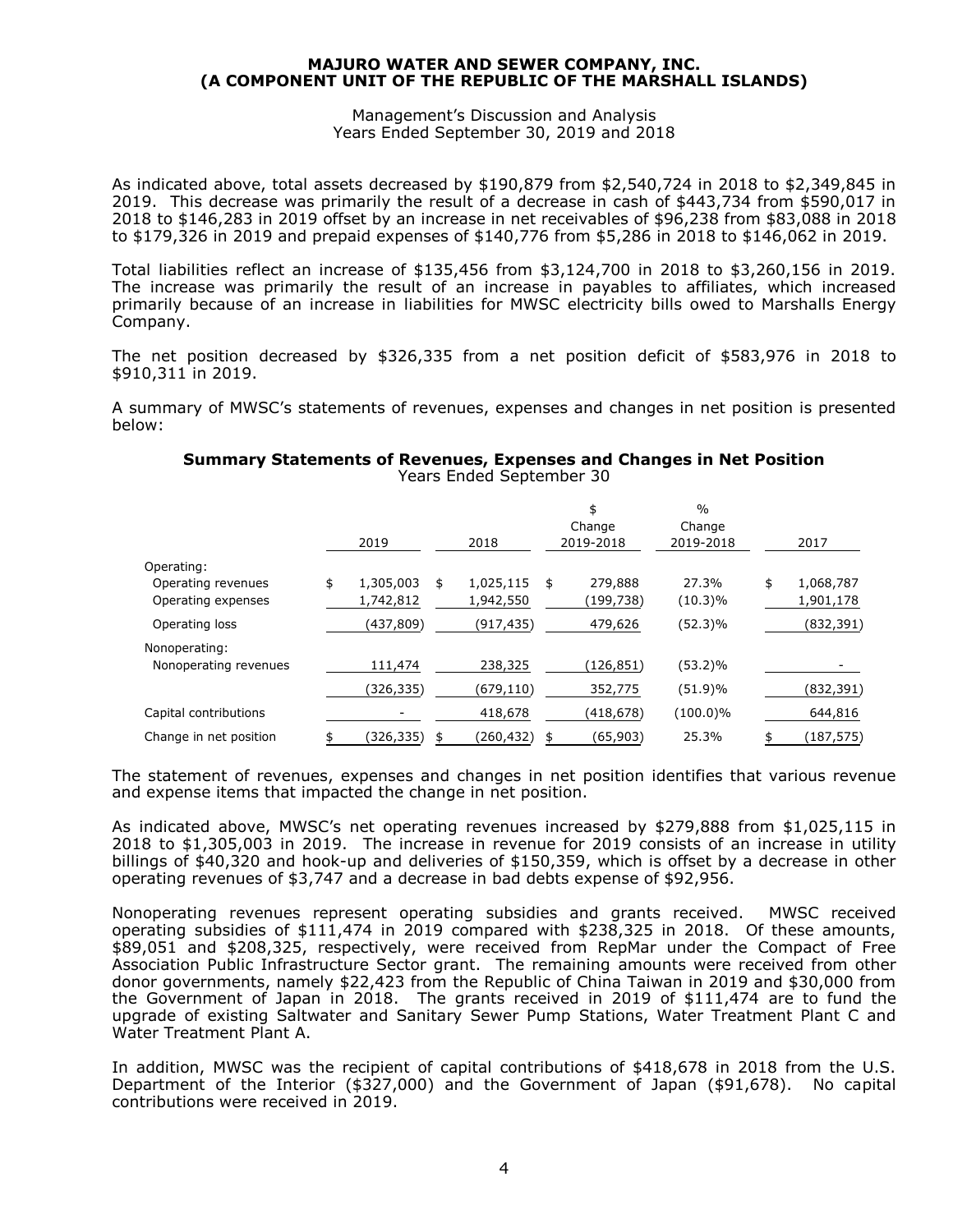Management's Discussion and Analysis Years Ended September 30, 2019 and 2018

Below is the summary of the major components of operating revenues in 2019 compared to 2018 and 2017:

# **Summary of Revenues by Component**

Years Ended September 30

|                        | 2019            | 2018            | \$<br>Change<br>2019-2018 | $\frac{0}{0}$<br>Change<br>2019-2018 | 2017            |
|------------------------|-----------------|-----------------|---------------------------|--------------------------------------|-----------------|
| Revenues:              |                 |                 |                           |                                      |                 |
| Utility billings       | \$<br>1,076,706 | \$<br>1,036,386 | \$<br>40,320              | 3.9%                                 | \$<br>1,169,837 |
| Hook-up and deliveries | 340,656         | 190,297         | 150,359                   | 79.0%                                | 226,643         |
| Other                  | 6,991           | 10,738          | (3,747)                   | (34.9)%                              | 4,411           |
|                        | 1,424,353       | 1,237,421       | 186,932                   | 15.1%                                | 1,400,891       |
| Uncollectible accounts | (119,350)       | (212,306)       | 92,956                    | (43.8)%                              | (332,104)       |
| Net revenues           | 1,305,003       | 1,025,115       | 279,888                   | 27.3%                                | 1,068,787       |

The graph below shows the major components of operating revenues for 2019 compared with the year 2013 to 2018:



Operating expenses decreased by \$199,738 from \$1,942,550 in 2018 to \$1,742,812 in 2019.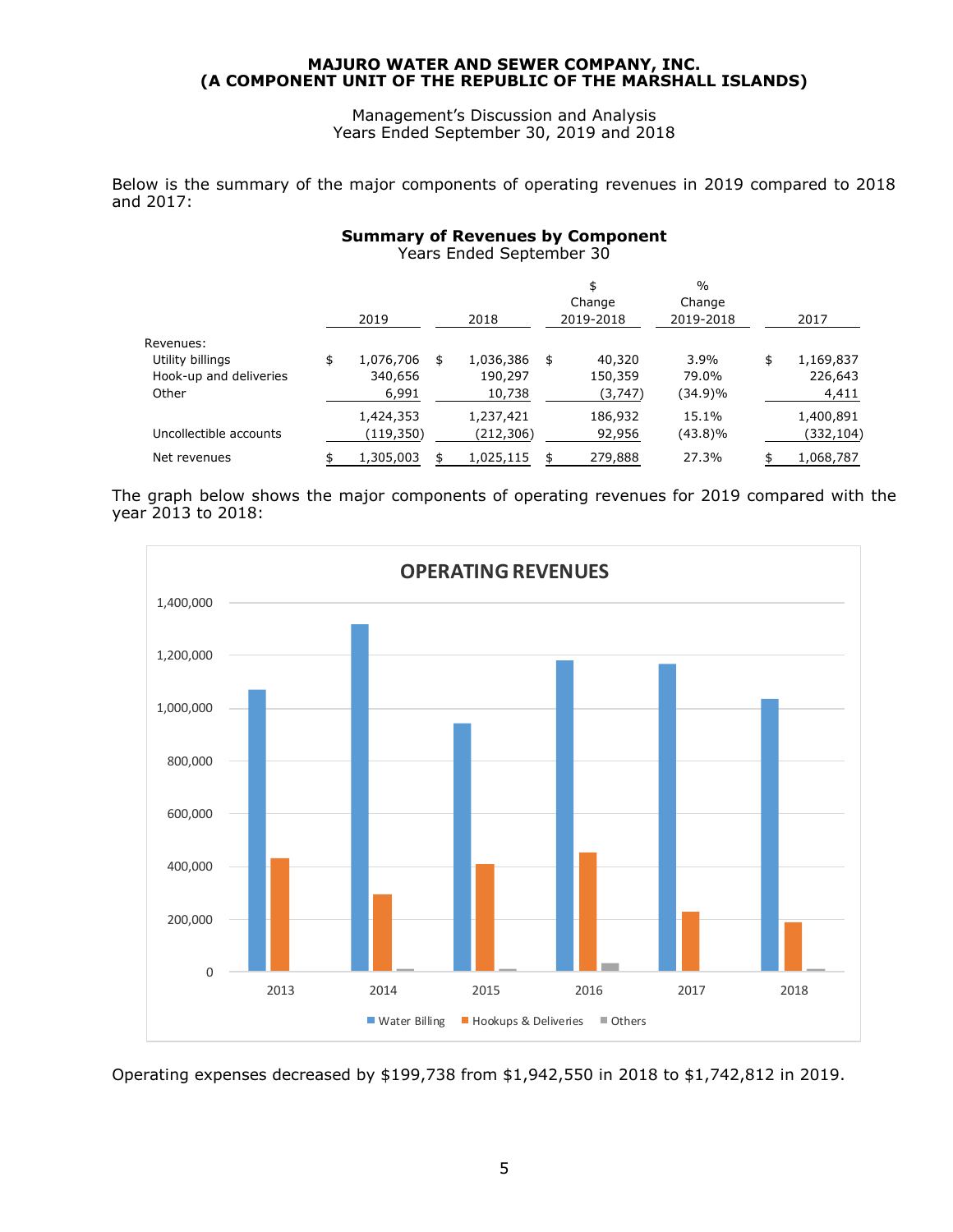Management's Discussion and Analysis Years Ended September 30, 2019 and 2018

Below is a summary of the major components of operating expenses in 2019 compared to 2018 and 2017:

|                                 |           | Years Ended September 30 | <b>Summary of Expenses by Component</b> |                             |               |
|---------------------------------|-----------|--------------------------|-----------------------------------------|-----------------------------|---------------|
|                                 | 2019      | 2018                     | \$<br>Change<br>2019-2018               | $\%$<br>Change<br>2019-2018 | 2017          |
| Expenses:                       |           |                          |                                         |                             |               |
| Salaries, wages and benefits \$ | 712,395   | \$<br>692,923            | \$<br>19,472                            | 2.8%                        | \$<br>657,989 |
| Depreciation                    | 353,762   | 383,883                  | (30,121)                                | (7.8)%                      | 295,535       |
| Electricity                     | 282,404   | 471,207                  | (188,803)                               | (40.1)%                     | 425,385       |
| Spare parts                     | 69,749    | 90,979                   | (21, 230)                               | (23.3)%                     | 161,333       |
| <b>POL</b>                      | 72,114    | 53,507                   | 18,607                                  | 34.8%                       | 47,685        |
| <b>Others</b>                   | 252,388   | 250,051                  | 2,337                                   | $0.9\%$                     | 313,251       |
|                                 | 1,742,812 | 1,942,550                | (199,738)                               | $(10.3)\%$                  | 1,901,178     |

The graph below shows the major components of operating expenses for 2019 compared with the

year 2013 to 2018:



Management's Discussion and Analysis for the ended September 30, 2018 is set forth in MWSC's report on the audit of financial statements, which is dated April 12, 2019. Such Management's Discussion and an Analysis explains the major factors impacting the 2018 financial statements and can be obtained from MWSC's General Manager via the contact information below.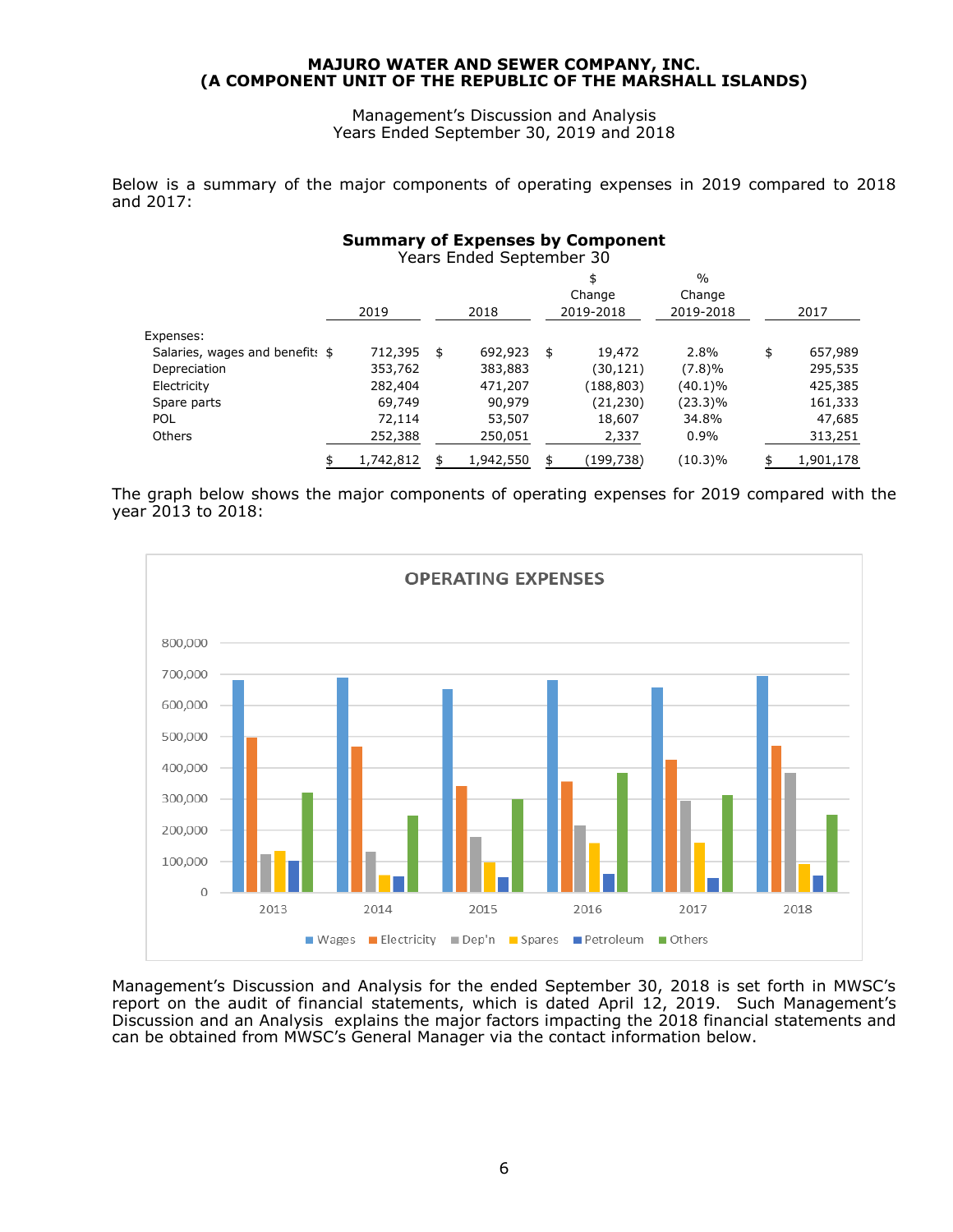Management's Discussion and Analysis Years Ended September 30, 2019 and 2018

# **CAPITAL ASSETS**

Net capital assets decreased by \$35,097 in 2019 as a result of the acquisition of vehicles of \$17,513, machinery and equipment of \$294,344 and office equipment of \$6,808 less total depreciation and amortization for the year of \$353,762. A summary of MWSC's capital assets is presented below:

|                            | 2019        | 2018          | \$<br>Change<br>2019-2018 | $\frac{0}{0}$<br>Change<br>2019-2018 | 2017          |
|----------------------------|-------------|---------------|---------------------------|--------------------------------------|---------------|
| Vehicles                   | 272,686     | \$<br>255,173 | \$<br>17,513              | $6.9\%$                              | \$<br>255,173 |
| Machinery and equipment    | 1,878,863   | 1,584,519     | 294,344                   | 18.6%                                | 1,340,594     |
| Office equipment           | 237,663     | 230,855       | 6,808                     | 2.9%                                 | 224,655       |
| Buildings and improvements | 952,501     | 952,501       |                           | $0.0\%$                              | 952,501       |
|                            | 3,341,713   | 3,023,048     | 318,665                   | 10.5%                                | 2,772,923     |
| Accumulated depreciation   | (1,844,064) | (1,490,302)   | (353,762)                 | 23.7%                                | (1,106,419)   |
|                            | 1,497,649   | 1,532,746     | (35,097)                  | $(2.3)\%$                            | 1,666,504     |

Additional information on MWSC's capital assets is disclosed within note 4 to the accompanying financial statements.

# **FUTURE OUTLOOK ON SUSTAINABILITY**

Future sustainable for MWSC will require four major changes:

- 1. Increase in our customer base. Currently we have some 1,561 water customers and 2,498 sewer customers out of a possible 4,059. Increasing our customer base without having to major expansions to our assets will mean a significant increase in revenue without proportional increase in operating costs. Encouraging new customers will require a concerted long term community awareness and educational program to have them understand the value and benefits to connecting to our water and sewer system.
- 2. Renovate and repair water, sewer and saltwater assets to improve reliability, consequently, service to our customers.
- 3. Tariff reform to recognize the cost of operating the business and to recognize inflation since the last tariff adjustment was 13 years ago. MWSC will prepare tariff reform proposal based on present and future needs for Board approval.
- 4. Initiate survey of all services provided.

The Marshall Islands is currently not being directly impacted by the current COVID-19 pandemic being experienced elsewhere worldwide. No cases of COVID-19 have yet to be experienced in the Marshall Islands and, as such, MWSC have been able to continue operations as usual. In the event that the pandemic reaches the Marshall Islands, we expect MWSC to feel the impact of such through delayed hook-ups and delivery of water and, as a result, reliance on RepMar for operational subsidies.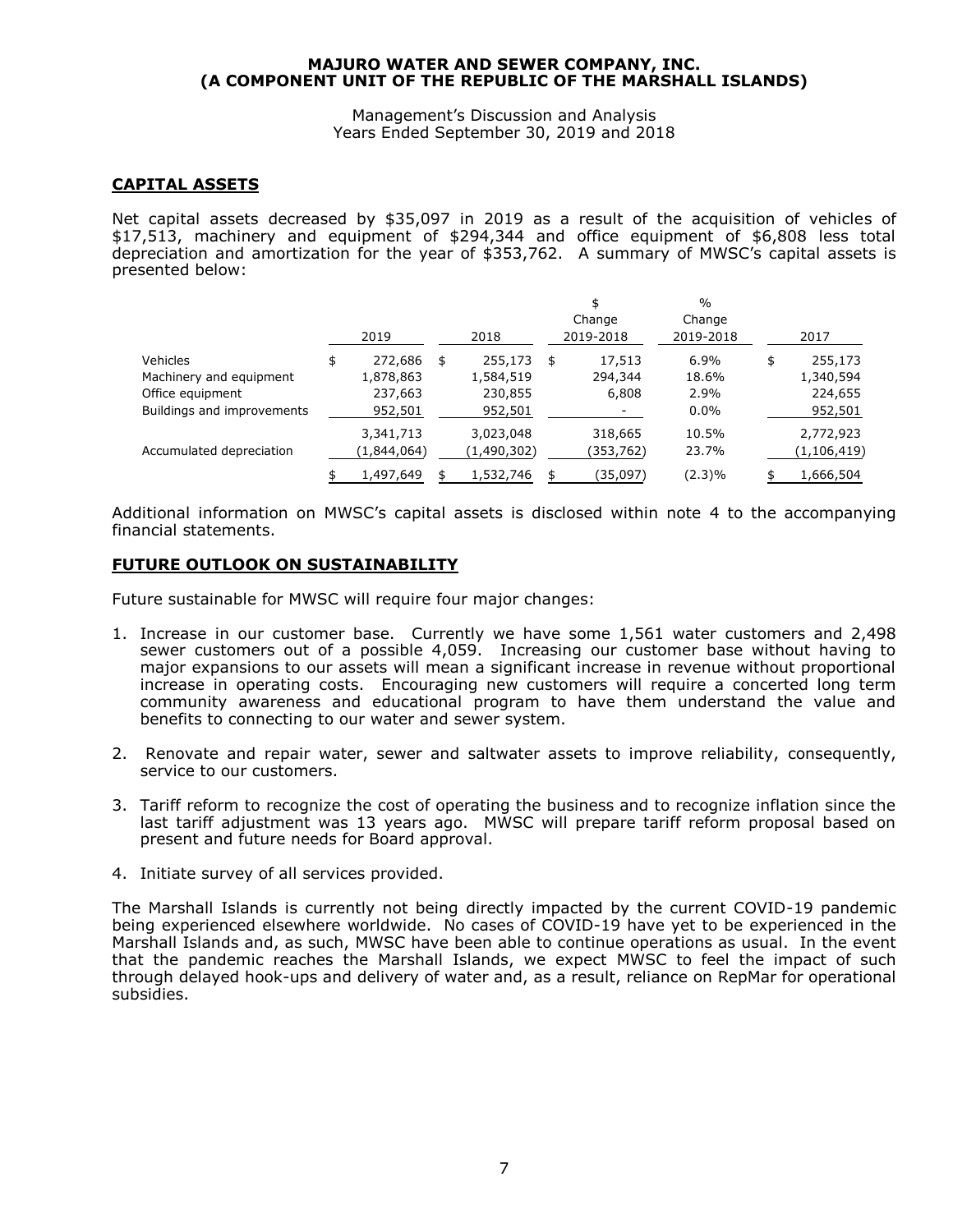Management's Discussion and Analysis Years Ended September 30, 2019 and 2018

# **MWSC'S FOCUS IN THE COMING YEAR**

MWSC's focus in the coming year are the following:

- 1. Continued implementation of developmental goals under the guidance of the 20 Year Development Plan. Lift stations, saltwater stations and parts of the water treatment plants are being targeted for upgrades with leftover Department of Interior funding from the grant used to complete the 20 year development plan. These stations are also being examined for energy efficiency improvement from the Sustainable Energy Development Project (SEDeP) implemented by the World Bank on behalf of the RMI.
- 2. Utilize available funding from ADB to begin project preparation for the following projects:
	- a. MWSC's Non Revenue Water Improvement Plan. This plan will improve MWSC's capability to capture lost revenue in our water system and will provide MWSC with a water balance on the system.
	- b. Establishing an asset management and GIS system. With the objective of accurate and reliable information about the location, condition and performance of its assets.
	- c. Macerator Facility/Rehab of Pump Station No. 1. This facility will provide a physical treatment of sewage streams and output to the newly rebuilt outfall in Delap. Large solids will macerated into smaller particles for easier/better dispersion of outfall.
- 3. Establishing a Statement of Corporate Intent that will cover current fiscal year and the next two fiscal years.
- 4. Establishing a Business Plan that will cover current fiscal year and the next two fiscal years.
- 5. Hire an Attorney to collect long outstanding debts and other legal issues.
- 6. TAP Grant awarded from DOI will be used to:
	- a. Procure professional services that will provide mapping and or to rectifying imagery and plan metrics for all of Majuro for GIS base map.
	- b. Acquisition of GIS Software, GPS equipment and training.
	- c. Acquisition of large format printer to produce field maps.

# **ADDITIONAL FINANCE INFORMATION**

The discussion and analysis is designed to provide MWSC's financial operations and financial condition. Should the reader have questions regarding the information included in this report or wish to request additional financial information, please contact the Majuro Water & Sewer Company, Inc. General Manager at P.O. Box 1751 Majuro, MH 96960.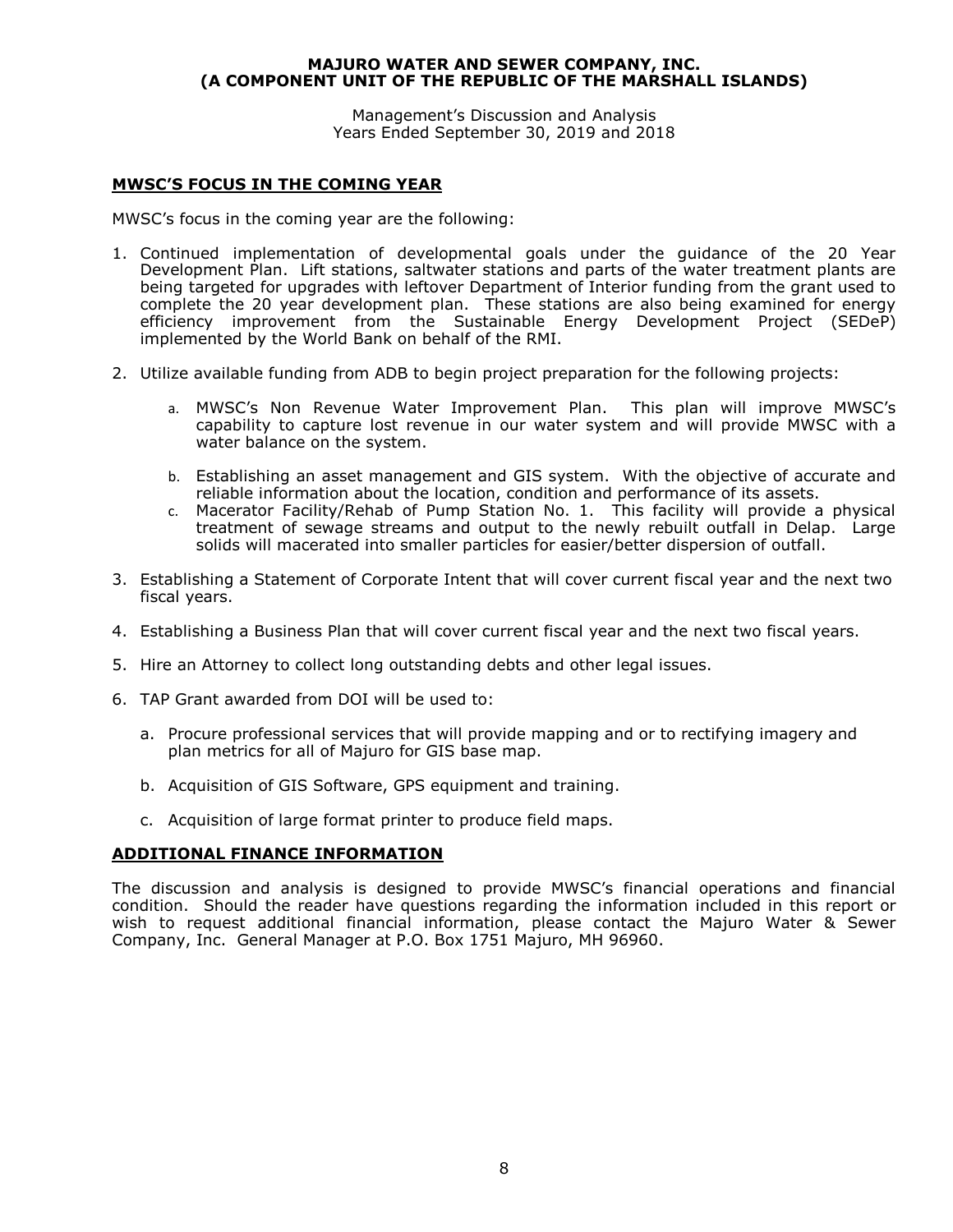# Statements of Net Position September 30, 2019 and 2018

| <b>ASSETS</b><br>Current assets:<br>Cash<br>146,283 \$<br>\$<br>Receivables:<br>Utility<br>2,156,115<br>Affiliates<br>104,724<br>32,087<br>Other<br>2,292,926<br>Less allowance for doubtful accounts<br>(2, 113, 600)<br>179,326<br>380,525<br>Inventory<br>Prepaid expenses<br>146,062<br>Total current assets<br>852,196<br>1,497,649<br>Capital assets, net |             |
|-----------------------------------------------------------------------------------------------------------------------------------------------------------------------------------------------------------------------------------------------------------------------------------------------------------------------------------------------------------------|-------------|
|                                                                                                                                                                                                                                                                                                                                                                 |             |
|                                                                                                                                                                                                                                                                                                                                                                 | 590,017     |
|                                                                                                                                                                                                                                                                                                                                                                 |             |
|                                                                                                                                                                                                                                                                                                                                                                 | 1,861,380   |
|                                                                                                                                                                                                                                                                                                                                                                 | 96,682      |
|                                                                                                                                                                                                                                                                                                                                                                 | 21,674      |
|                                                                                                                                                                                                                                                                                                                                                                 | 1,979,736   |
|                                                                                                                                                                                                                                                                                                                                                                 | (1,896,648) |
|                                                                                                                                                                                                                                                                                                                                                                 | 83,088      |
|                                                                                                                                                                                                                                                                                                                                                                 | 329,587     |
|                                                                                                                                                                                                                                                                                                                                                                 | 5,286       |
|                                                                                                                                                                                                                                                                                                                                                                 | 1,007,978   |
|                                                                                                                                                                                                                                                                                                                                                                 | 1,532,746   |
| 2,349,845 \$                                                                                                                                                                                                                                                                                                                                                    | 2,540,724   |
| LIABILITIES AND NET POSITION                                                                                                                                                                                                                                                                                                                                    |             |
| <b>Current liabilities:</b>                                                                                                                                                                                                                                                                                                                                     |             |
| Accounts payable<br>\$<br>153,677 \$                                                                                                                                                                                                                                                                                                                            | 104,769     |
| 2,991,690<br>Payable to affiliates                                                                                                                                                                                                                                                                                                                              | 2,919,902   |
| Unearned revenue<br>62,921                                                                                                                                                                                                                                                                                                                                      | 45,801      |
| Other accrued liabilities<br>51,868                                                                                                                                                                                                                                                                                                                             | 54,228      |
| <b>Total current liabilities</b><br>3,260,156                                                                                                                                                                                                                                                                                                                   | 3,124,700   |
| Commitment and contingencies                                                                                                                                                                                                                                                                                                                                    |             |
| Net position:                                                                                                                                                                                                                                                                                                                                                   |             |
| 1,497,649<br>Net investment in capital assets                                                                                                                                                                                                                                                                                                                   | 1,532,746   |
| 165,261<br>Restricted                                                                                                                                                                                                                                                                                                                                           | 604,242     |
| Unrestricted<br>(2,573,221)                                                                                                                                                                                                                                                                                                                                     | (2,720,964) |
| (910,311)<br>Total net position                                                                                                                                                                                                                                                                                                                                 | (583, 976)  |
| 2,349,845<br>\$                                                                                                                                                                                                                                                                                                                                                 | 2,540,724   |

See accompanying notes to financial statements.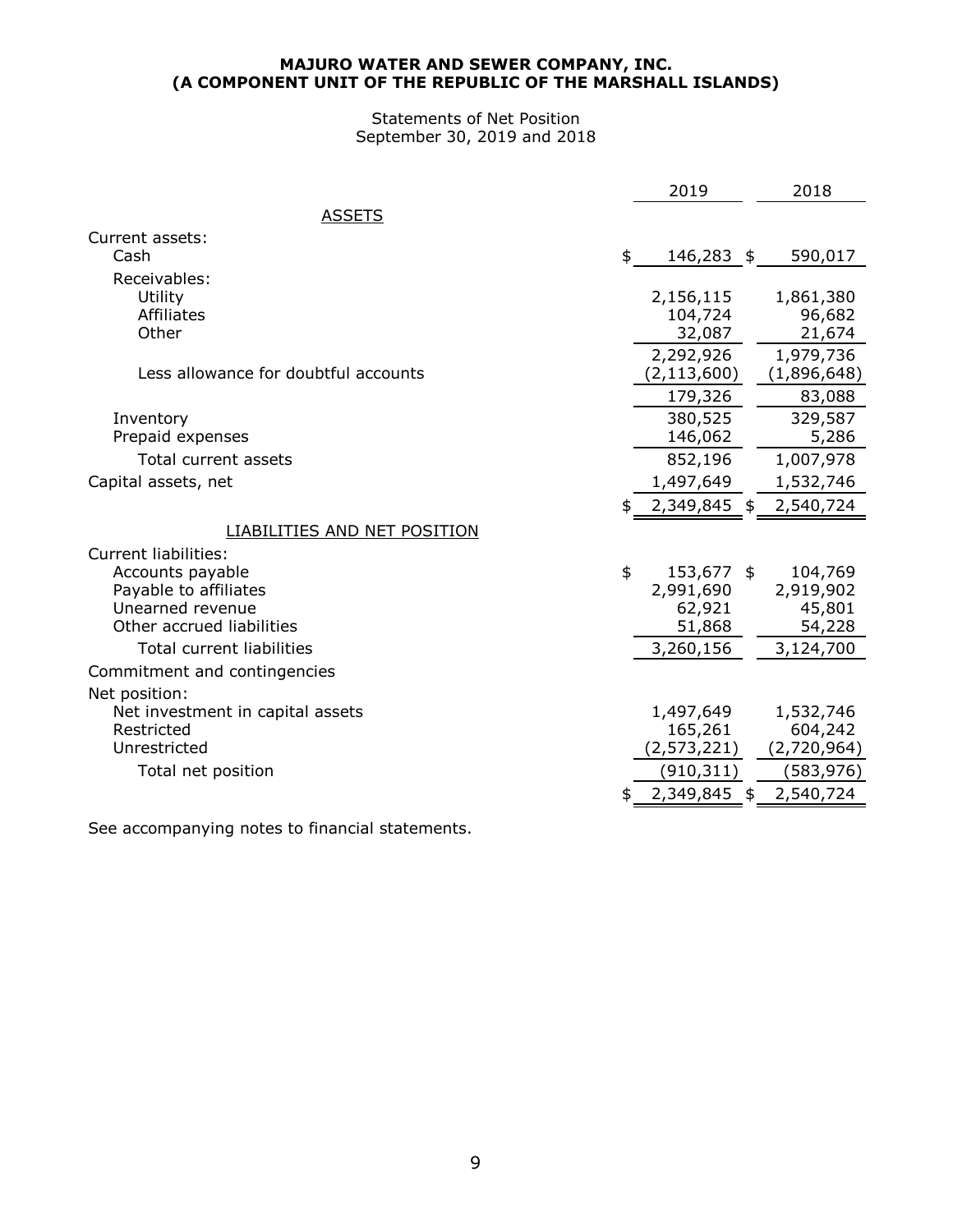#### Statements of Revenues, Expenses and Changes in Net Position Years Ended September 30, 2019 and 2018

|                                                                                                                                                                                                                                                                                                                                                            | 2019                                                                                                                                                 | 2018                                                                                                                                                |
|------------------------------------------------------------------------------------------------------------------------------------------------------------------------------------------------------------------------------------------------------------------------------------------------------------------------------------------------------------|------------------------------------------------------------------------------------------------------------------------------------------------------|-----------------------------------------------------------------------------------------------------------------------------------------------------|
| Operating revenues:<br>Utility billings<br>\$<br>Hook-up and deliveries<br>Other                                                                                                                                                                                                                                                                           | 1,076,706<br>$\frac{4}{5}$<br>340,656<br>6,991                                                                                                       | 1,036,386<br>190,297<br>10,738                                                                                                                      |
| Total operating revenues<br>Less uncollectable accounts                                                                                                                                                                                                                                                                                                    | 1,424,353<br>(119, 350)                                                                                                                              | 1,237,421<br>(212, 306)                                                                                                                             |
| Total net operating revenues                                                                                                                                                                                                                                                                                                                               | 1,305,003                                                                                                                                            | 1,025,115                                                                                                                                           |
| Operating expenses:<br>Salaries, wages and benefits<br>Depreciation and amortization<br>Electricity<br>Petroleum, oil and lubricants<br>Spare parts<br>Licenses, fees and taxes<br>Communications<br>Travel<br>Insurance<br>Rental<br>Freight and handling<br>Entertainment and food<br>Contractual services<br>Office supplies<br>Repairs and maintenance | 712,395<br>353,762<br>282,404<br>72,114<br>69,749<br>40,699<br>33,244<br>28,202<br>24,484<br>20,794<br>18,453<br>17,698<br>17,265<br>15,966<br>7,200 | 692,923<br>383,883<br>471,207<br>53,507<br>90,979<br>17,421<br>30,845<br>16,183<br>47,204<br>13,069<br>5,200<br>22,956<br>30,370<br>19,134<br>2,000 |
| Chlorine<br>Uniforms<br>Advertising<br>Miscellaneous<br>Total operating expenses                                                                                                                                                                                                                                                                           | 7,098<br>1,069<br>20,216<br>1,742,812                                                                                                                | 14,131<br>4,090<br>401<br>27,047<br>1,942,550                                                                                                       |
| Operating loss                                                                                                                                                                                                                                                                                                                                             | (437,809)                                                                                                                                            | (917,435)                                                                                                                                           |
| Nonoperating revenues:<br>Operating subsidies from RepMar<br>Other operating grants<br>Total nonoperating revenues                                                                                                                                                                                                                                         | 111,474<br>111,474                                                                                                                                   | 208,325<br>30,000<br>238,325                                                                                                                        |
| Loss before capital contributions                                                                                                                                                                                                                                                                                                                          | (326, 335)                                                                                                                                           | (679, 110)                                                                                                                                          |
| Capital contributions                                                                                                                                                                                                                                                                                                                                      |                                                                                                                                                      | 418,678                                                                                                                                             |
| Change in net position                                                                                                                                                                                                                                                                                                                                     | (326, 335)                                                                                                                                           | (260, 432)                                                                                                                                          |
| Net position at beginning of year                                                                                                                                                                                                                                                                                                                          | (583, 976)                                                                                                                                           | (323, 544)                                                                                                                                          |
| Net position at end of year<br>\$                                                                                                                                                                                                                                                                                                                          | $(910, 311)$ \$                                                                                                                                      | (583,976)                                                                                                                                           |
|                                                                                                                                                                                                                                                                                                                                                            |                                                                                                                                                      |                                                                                                                                                     |

See accompanying notes to financial statements.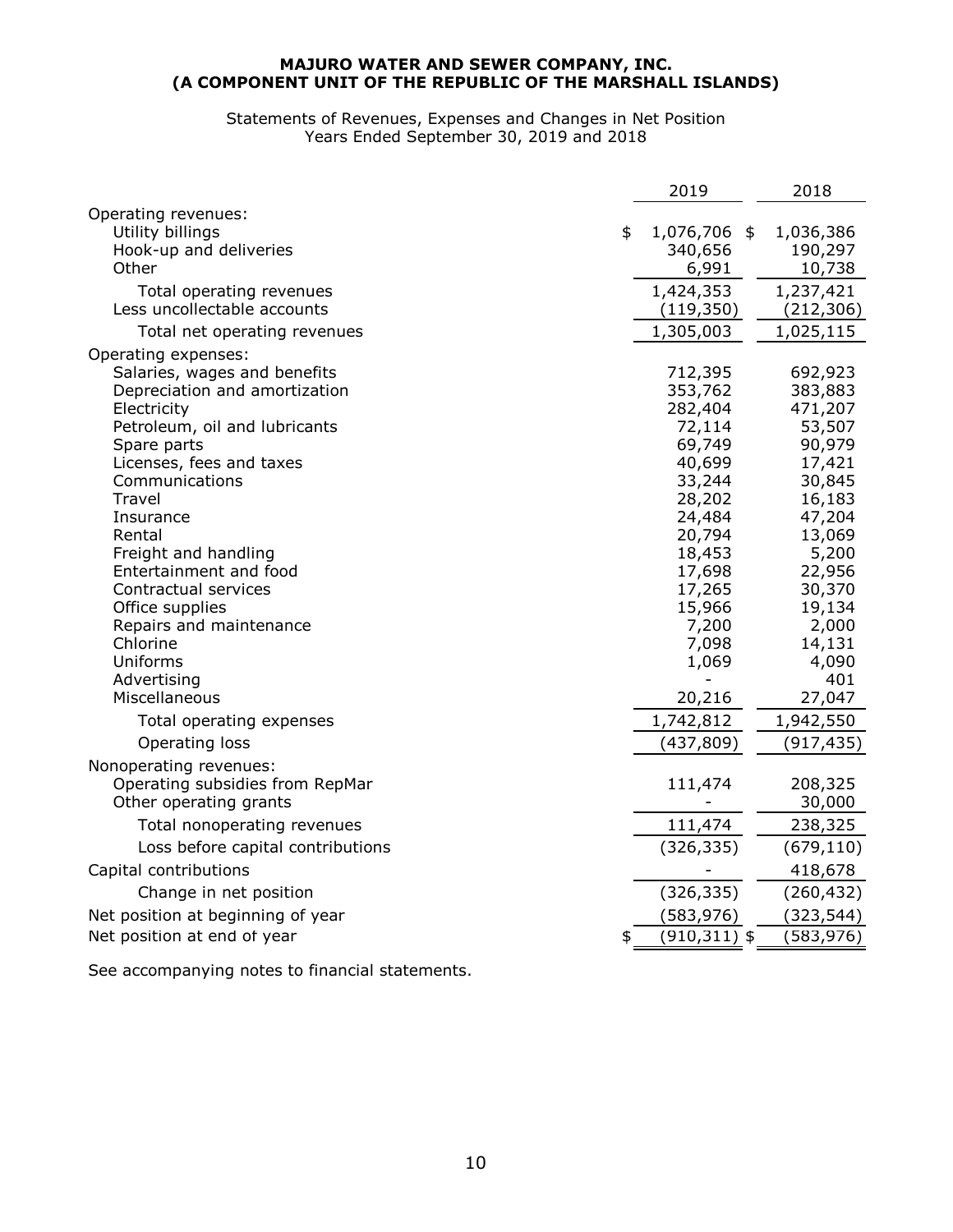# Statements of Cash Flows Years Ended September 30, 2019 and 2018

|                                                               | 2019                  | 2018                 |
|---------------------------------------------------------------|-----------------------|----------------------|
| Cash flows from operating activities:                         |                       |                      |
| Cash received from customers                                  | \$<br>1,225,885 \$    | 1,166,771            |
| Cash payments to suppliers for goods and services             | (699, 313)            | (547, 645)           |
| Cash payments to employees for services                       | (763, 115)            | (656,403)            |
| Net cash used for operating activities                        | (236, 543)            | (37, 277)            |
| Cash flows from noncapital financing activities:              |                       |                      |
| Operating grants received                                     | 111,474               | 238,325              |
| Cash flows from capital and related financing activities:     |                       |                      |
| Capital contributions received                                |                       | 327,000              |
| Acquisition of capital assets                                 | (318, 665)            | (93, 645)            |
| Net cash provided by (used for) capital and related financing |                       |                      |
| activities                                                    | (318, 665)            | 233,355              |
| Net change in cash                                            | (443, 734)            | 434,403              |
| Cash at beginning of year                                     | 590,017               | 155,614              |
| Cash at end of year                                           | \$<br>146,283 \$      | 590,017              |
| Reconciliation of operating loss to net cash used for         |                       |                      |
| operating activities:                                         |                       |                      |
| Operating loss                                                | \$<br>$(437,809)$ \$  | (917, 435)           |
| Adjustments to reconcile operating loss to net cash used for  |                       |                      |
| operating activities:                                         |                       |                      |
| Depreciation and amortization                                 | 353,762               | 383,883              |
| Uncollectable accounts                                        | 119,350               | 212,306              |
| (Increase) decrease in assets:                                |                       |                      |
| Receivables:                                                  |                       |                      |
| Utility<br>Affiliates                                         | (197, 133)<br>(8,042) | (211, 103)<br>88,634 |
| Other                                                         | (10, 413)             | 65,824               |
| Inventory                                                     | (50, 938)             | 16,353               |
| Prepaid expenses                                              | (140, 776)            | 4,984                |
| Increase (decrease) in liabilities:                           |                       |                      |
| Accounts payable                                              | 48,908                | 1,803                |
| Payable to affiliates                                         | 71,788                | 300,681              |
| Unearned revenue                                              | 17,120                | (14,005)             |
| Other accrued liabilities                                     | (2,360)               | 30,798               |
| Net cash used for operating activities                        | \$<br>$(236, 543)$ \$ | (37, 277)            |
| Summary disclosure of noncash financing activities:           |                       |                      |
| Capital assets donated by a foreign donor:                    |                       |                      |
| Capital assets                                                | \$<br>\$              | (91, 678)            |
| Capital contributions                                         |                       | 91,678               |
|                                                               |                       |                      |
| Transfer of inventory to capital assets:                      |                       |                      |
| Inventory                                                     | \$<br>\$              | 64,802               |
| Capital assets                                                |                       | (64, 802)            |
|                                                               |                       |                      |

See accompanying notes to financial statements.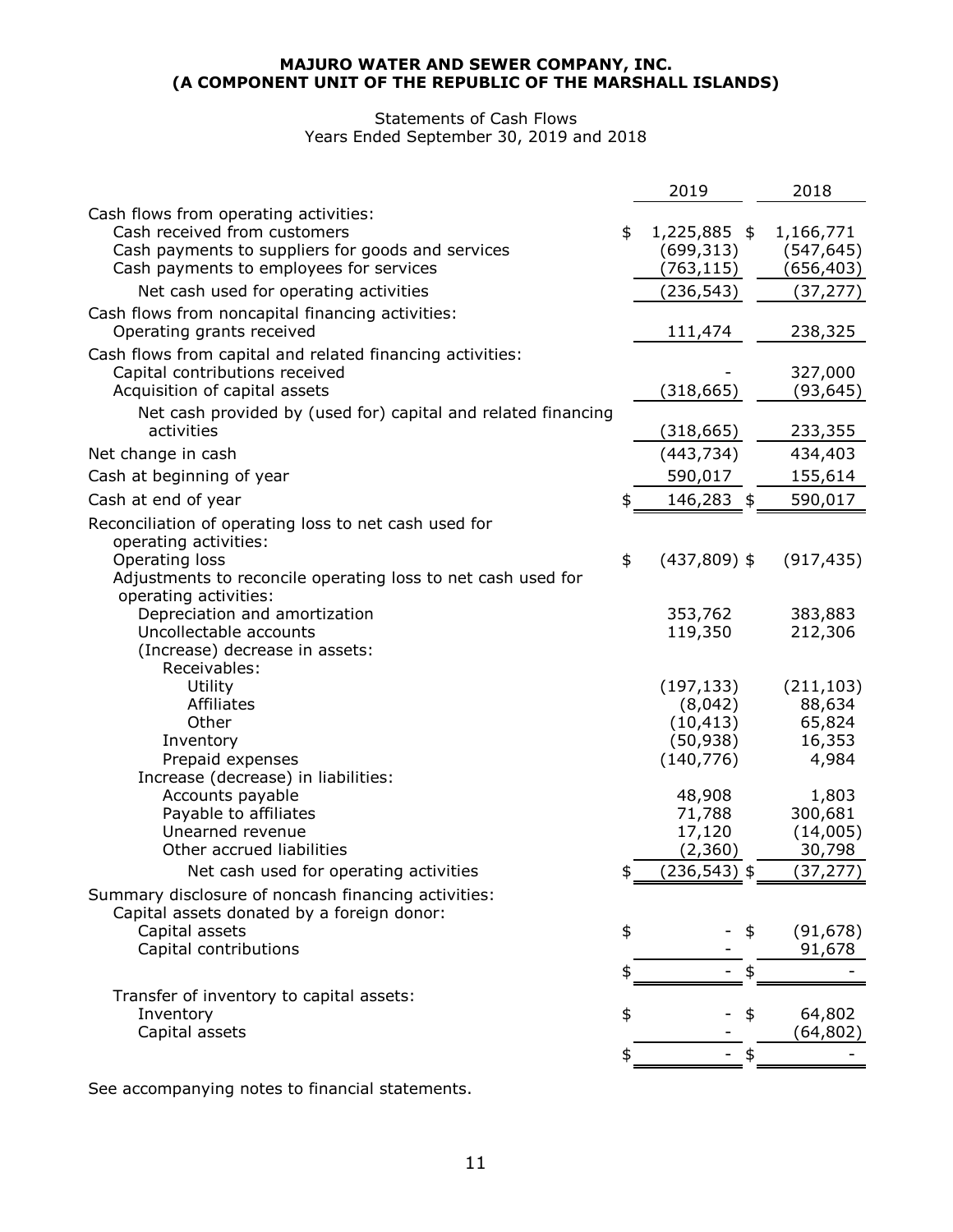Notes to Financial Statements September 30, 2019 and 2018

#### (1) Organization

Majuro Water and Sewer Company, Inc. (MWSC) was granted a corporate charter by the Cabinet of the Republic of the Marshall Islands (RepMar) on January 26, 1989. MWSC's principal lines of business are predominantly the collection and distribution of fresh water and wastewater. The principal markets for the collection and distribution of fresh water and wastewater are government agencies, businesses and residential customers located on the atoll of Majuro.

An exclusive franchise to construct, maintain and operate the fresh water, waste water and sewer system within Majuro Atoll was granted to MWSC by RepMar on March 9, 1989. Simultaneously, RepMar leased to MWSC, at no cost, the Majuro Atoll fresh water, waste water and sewer system. The term of both the lease and the franchise was for a ten year period commencing on March 9, 1989, and was to continue thereafter unless terminated by either party six months after written notice to the other.

On February 19, 2003, RepMar and MWSC entered into a Water and Sewer Franchise Agreement (the Agreement) to provide water and sewer service to the atoll of Majuro. The Agreement incorporates a lease agreement for MWSC to lease from RepMar the water and sewer system for a period of ten years at a rate of \$100,000 per annum, commencing three years after the lease is in effect (February 19, 2006). The Agreement also forgave loans related to the construction of the water and sewer system and transferred the water system infrastructure to RepMar. RepMar and MWSC elected to record the forgiveness of these loans, and the related transfer of the water and sewer system asset from MWSC to RepMar, during the year ended September 30, 2002.

MWSC is governed by a seven-member RMI Combined Utilities Board of Directors appointed by the Cabinet of RepMar. The RMI Combined Utilities Board of Directors also have governance over the Kwajalein Atoll Joint Utilities Resources, Inc. (KAJUR) and the Marshalls Energy Company, Inc. (MEC), which are component units of RepMar.

MWSC's financial statements are incorporated into the financial statements of RepMar as a component unit.

#### (2) Summary of Significant Accounting Policies

The accounting policies of MWSC conform to accounting principles generally accepted in the United States of America (GAAP), as applicable to governmental entities, specifically proprietary funds.

GASB Statement No. 34, *Basic Financial Statements - and Management's Discussion and Analysis - for State and Local Governments*, as amended by GASB Statement No. 37, *Basic Financial Statements - and Management's Discussion and Analysis - for State and Local Governments: Omnibus*, GASB Statement No. 38, *Certain Financial Statement Note Disclosures*, and GASB Statement No. 61, *The Financial Reporting Entity: Omnibus - an amendment of GASB Statements No. 14 and 34,* establish financial reporting standards for governmental entities, which require that management's discussion and analysis of the financial activities be included with the basic financial statements and notes and modifies certain other financial statement disclosure requirements.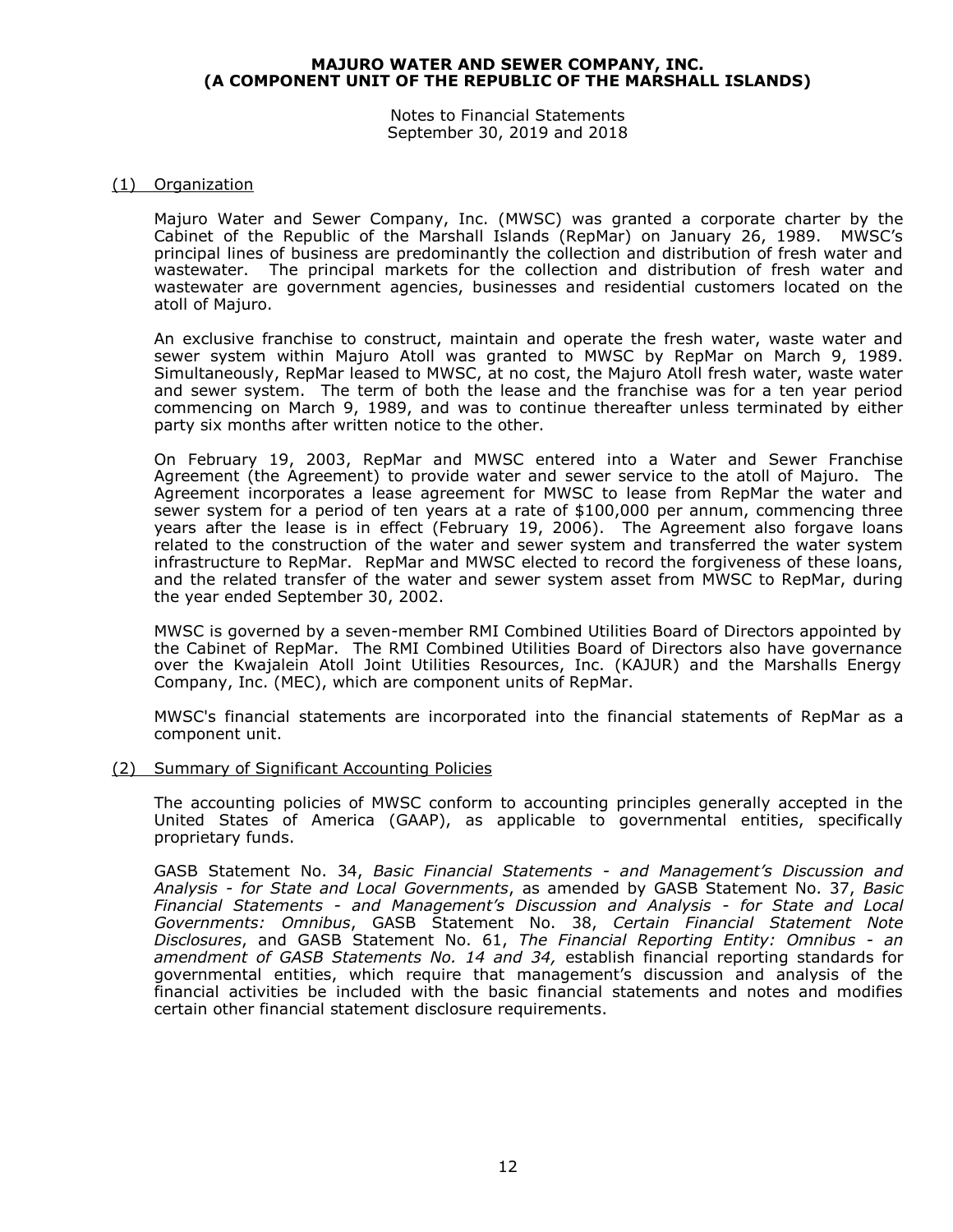Notes to Financial Statements September 30, 2019 and 2018

#### (2) Summary of Significant Accounting Policies, Continued

To conform to these requirements, equity is presented in the following net position categories:

- Net investment in capital assets capital assets, net of accumulated depreciation and related debt, plus construction or improvement of those assets.
- Restricted: Nonexpendable net position subject to externally imposed stipulations that require MWSC to maintain such permanently. As of September 30, 2019 and 2018, MWSC does not have nonexpendable restricted net position.
- Restricted: Expendable net position whose use by MWSC is subject to externally imposed stipulations that can be fulfilled by actions of MWSC pursuant to those stipulations or that expire with the passage of time. As of September 30, 2019 and 2018, MWSC has expendable net position as follows:

|                                                                                                          | 2019      | 2018      |
|----------------------------------------------------------------------------------------------------------|-----------|-----------|
| Republic of the Marshall Islands:<br>Compact of Free Association Public Infrastructure Sector<br>Grants: |           |           |
| Majuro Water and Sewer Capital Upgrade Projects<br>U.S. Government:                                      | \$164,134 | \$277,242 |
| U.S. Department of the Interior:<br>Airport Runway Cleanliness and Efficiency Program                    | 1,127     | 327,000   |
|                                                                                                          | \$165,261 | \$604,242 |

 Unrestricted - net position that is not subject to externally imposed stipulations. Unrestricted net position may be designated for specific purposes by action of management or the Board of Directors or may otherwise be limited by contractual agreements with outside parties.

When both restricted and unrestricted resources are available for use for the same purpose, it is MWSC's policy to use unrestricted resources first, then restricted resources as they are needed.

#### Basis of Accounting

Proprietary funds are accounted for on a flow of economic resources measurement focus. With this measurement focus, all assets and deferred outflows of resources, and liabilities and deferred inflows of resources associated with the operation of the fund are included in the statements of net position. Proprietary fund operating statements present increases and decreases in net position. The accrual basis of accounting is utilized by proprietary funds. Under this method, revenues are recorded when earned and expenses are recorded at the time liabilities are incurred.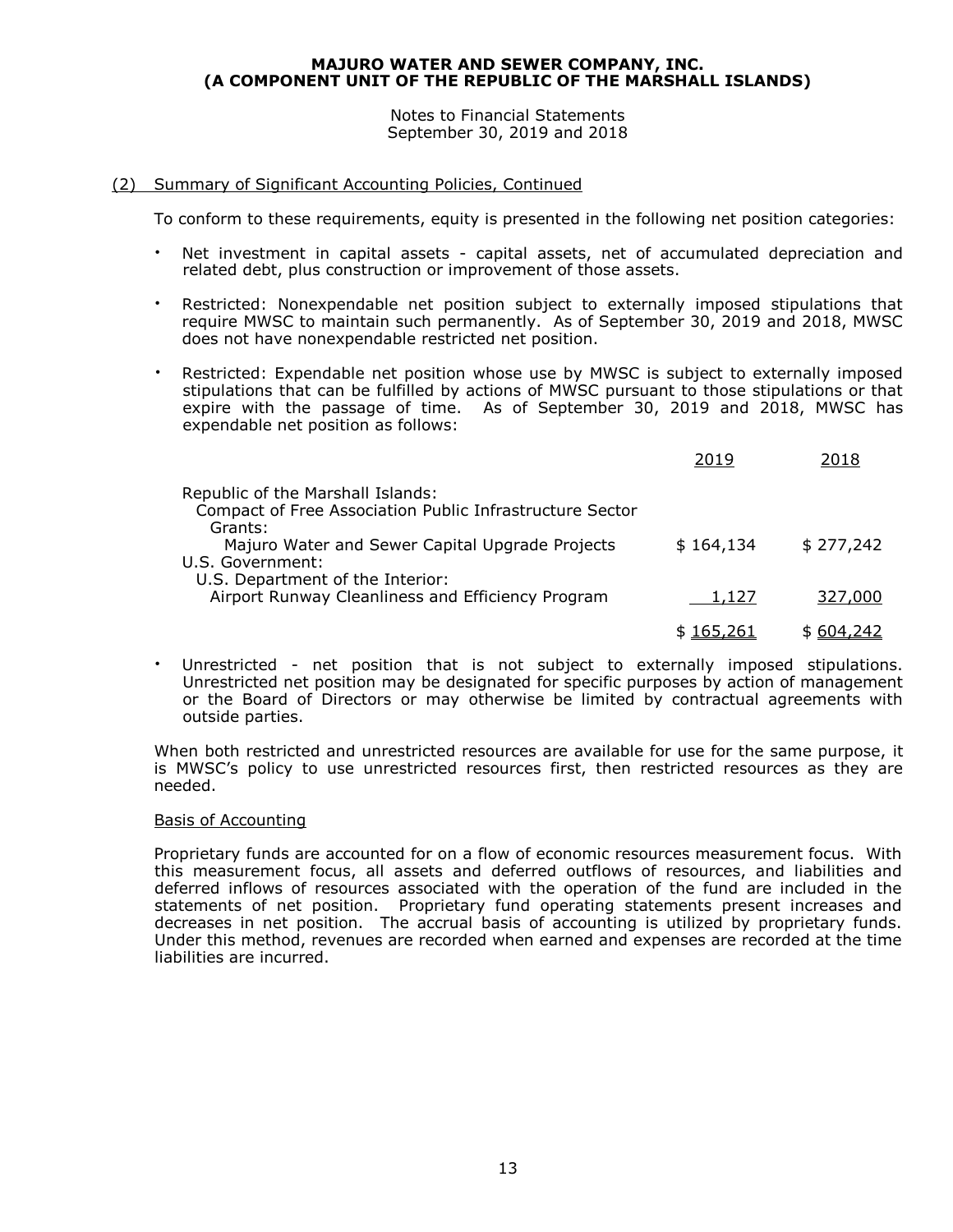Notes to Financial Statements September 30, 2019 and 2018

#### (2) Summary of Significant Accounting Policies, Continued

#### Revenue Recognition

MWSC's revenues are derived primarily from the operation of the fresh water and wastewater system. Capital grants, financing or investing related transactions are reported as nonoperating revenues. Revenue is recognized on the accrual basis and is recorded upon billing when services have been completed. Sales of water are recorded as billed to customers on a monthly billing cycle basis with customer water meters being read at the end of each month. Revenue is recognized in the period the meters are read. Wastewater treatment is billed at a flat rate of \$12 per month for residential accounts and \$9 per pan for commercial and government accounts. Water delivery sales and hook-up fees are recorded when the services are provided to customers. All expenses related to operating MWSC are reported as operating expenses.

#### Cash

Custodial credit risk is the risk that in the event of a bank failure, MWSC's deposits may not be returned to it. Such deposits are not covered by depositor insurance and are either uncollateralized or collateralized with securities held by the pledging financial institution or held by the pledging financial institution but not in the depositor-government's name. MWSC does not have a deposit policy for custodial credit risk.

For purposes of the statements of net position and of cash flows, cash is defined as cash on hand and cash held in demand accounts. As of September 30, 2019 and 2018, cash was \$146,283 and \$590,017, respectively, and the corresponding bank balances were \$201,647 and \$620,379, respectively. Of the bank balances, \$197,299 and \$612,296, respectively, are maintained in a financial institution subject to Federal Deposit Insurance Corporation (FDIC) insurance with the remaining amounts of \$4,348 and \$8,083, respectively, being maintained in a financial institution not subject to depository insurance. As of September 30, 2019 and 2018, bank deposits in the amount \$197,299 and \$250,000, respectively, were FDIC insured. MWSC does not require collateralization of its cash deposits; therefore, deposit levels in excess of FDIC coverage are uncollateralized. Accordingly, these deposits were exposed to custodial credit risk. MWSC has not experienced any losses in such accounts and management believes it is not exposed to any significant credit risk on its deposits.

#### Receivables

All receivables are due from government agencies, businesses and individuals located on Majuro Atoll and are interest free and uncollateralized. The allowance for uncollectible accounts is stated at an amount which management believes will be adequate to absorb possible losses on accounts receivable that may become uncollectible based on evaluations of the collectability of these accounts and prior collection experience. Management determines the adequacy of the allowance for uncollectible accounts based upon review of the aged accounts receivable. The allowance is established through a provision for bad debts charged to expense. Bad debts are written off against the allowance on the specific identification method.

#### **Inventory**

Inventory consists of spare parts and is valued at the lower of cost (first-in, first-out) or market (net realizable value).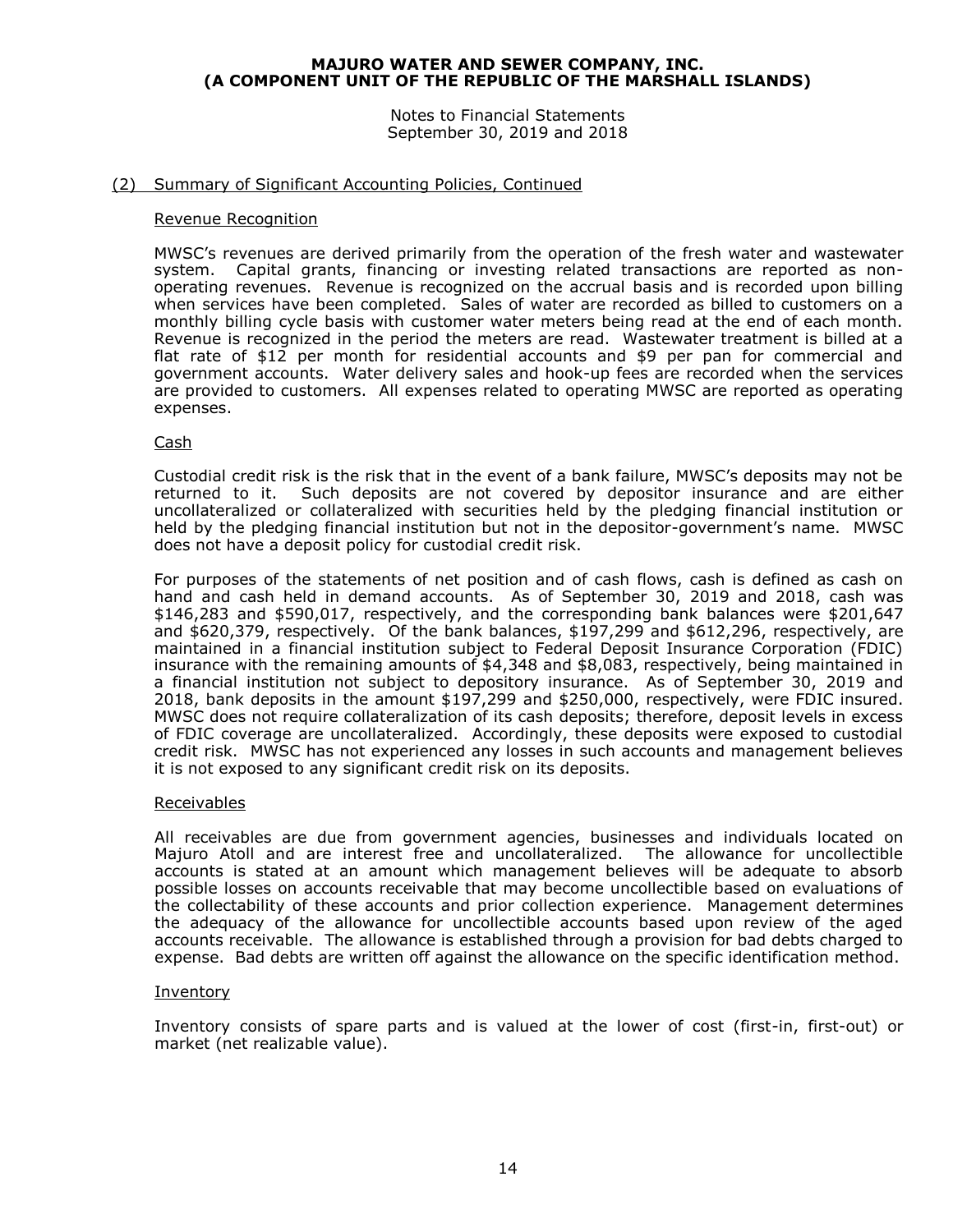Notes to Financial Statements September 30, 2019 and 2018

#### (2) Summary of Significant Accounting Policies, Continued

#### Prepaid Expenses

Certain payments made to vendors or persons for goods and services reflect costs applicable to future accounting periods and are recorded as prepaid expenses.

#### Capital Assets

Capital assets are stated at cost. Depreciation of plant and equipment and amortization of leasehold improvements are calculated on the straight-line method based on the estimated useful lives of the respective assets. Individual items with a cost of \$500 and an expected useful life of two years or longer are capitalized. The estimated useful lives of these assets are as follows:

| <b>Vehicles</b>                      | $2 - 4$ years |
|--------------------------------------|---------------|
| Office equipment                     | $3 - 8$ years |
| Buildings and leasehold improvements | 4 years       |
| Machinery and equipment              | 5 - 10 years  |

#### Deferred Outflows of Resources

In addition to assets, the statement of net position will sometimes report a separate section for deferred outflows of resources. This separate financial statement element represents a consumption of net position that applies to a future period and so will not be recognized as an outflow of resources (deduction of net position) until then. MWSC has no items that qualify for reporting in this category.

#### Deferred Inflows of Resources

In addition to liabilities, the statement of net position will sometimes report a separate section for deferred inflows of resources. This separate financial statement element represents an acquisition of net position that applies to a future period and so will not be recognized as an inflow of resources (additions to net position) until then. MWSC has no items that qualify for reporting in this category.

#### Unearned Revenue

Unearned revenue is recorded when cash is received prior to being earned and relates to cash received in advance for utility billings.

#### Taxes

Corporate profits are not subject to income tax in the Republic of the Marshall Islands. The Government of the Republic of the Marshall Islands imposes a gross receipts tax of 3% on revenues. Pursuant to the Income Tax Act of 1989, as amended, sales of water and sewer services by public utility companies are exempt from gross revenue tax. Accordingly, MWSC is specifically exempt from this tax.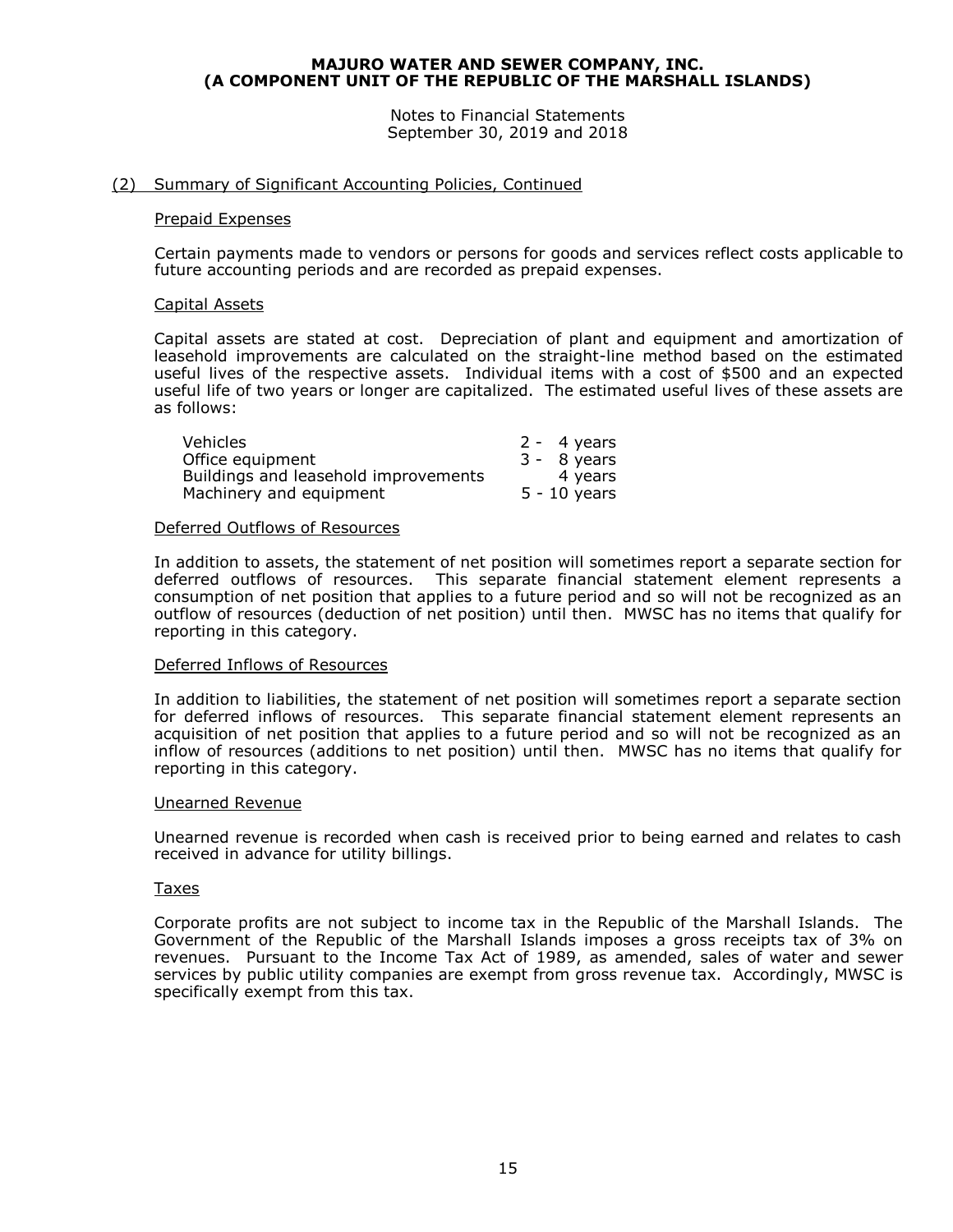Notes to Financial Statements September 30, 2019 and 2018

#### (2) Summary of Significant Accounting Policies, Continued

#### New Accounting Standards

During the year ended September 30, 2019, MWSC implemented the following pronouncements:

- GASB Statement No. 83, *Certain Asset Retirement Obligations*, which addresses accounting and financial reporting for certain asset retirement obligations (AROs) associated with the retirement of a tangible capital asset.
- GASB Statement No. 88, *Certain Disclosures Related to Debt, including Direct Borrowings and Direct Placements*, which improves the information that is disclosed in notes to government financial statements related to debt, including direct borrowings and direct placements.

The implementation of these statements did not have a material effect on the accompanying financial statements.

In January 2017, GASB issued Statement No. 84, *Fiduciary Activities*, which establishes criteria for identifying fiduciary activities of all state and local governments. The provisions in Statement No. 84 are effective for fiscal years beginning after December 15, 2018. Management does not believe that the implementation of this statement will have a material effect on the financial statements.

In June 2017, GASB issued Statement No. 87, *Leases*, which establishes a single model for lease accounting based on the foundational principle that leases are financings of the right to use an underlying asset. The provisions in Statement No. 87 are effective for fiscal years beginning after December 15, 2019. Management has yet to determine whether the implementation of this statement will have a material effect on the financial statements.

In June 2018, GASB issued Statement No. 89, *Accounting for Interest Cost Incurred before the End of a Construction Period*, which requires that interest cost incurred before the end of a construction period be recognized as an expense in the period in which the cost is incurred for financial statements prepared using the economic resources measurement focus. The provisions in Statement No. 89 are effective for fiscal years beginning after December 15, 2019. Management does not believe that the implementation of this statement will have a material effect on the financial statements.

In August 2018, GASB issued Statement No. 90, *Majority Equity Interests - an Amendment of GASB Statements No. 14 and No. 61,* which improves the consistency and comparability of reporting a government's majority equity interest in a legally separate organization and the relevance of financial statement information for certain component units. The provisions in Statement No. 90 are effective for fiscal years beginning after December 15, 2018. Management does not believe that the implementation of this statement will have a material effect on the financial statements.

In May 2019, GASB issued Statement No. 91, *Conduit Debt Obligations*, which clarifies the existing definition of a conduit debt obligation; establishing that a conduit debt obligation is not a liability of the issuer; establishing standards for accounting and financial reporting of additional commitments and voluntary commitments extended by issuers and arrangements associated with conduit debt obligations; and improving required note disclosures. The provisions in Statement No. 91 are effective for fiscal years beginning after December 15, 2020. Management does not believe that the implementation of this statement will have a material effect on the financial statements.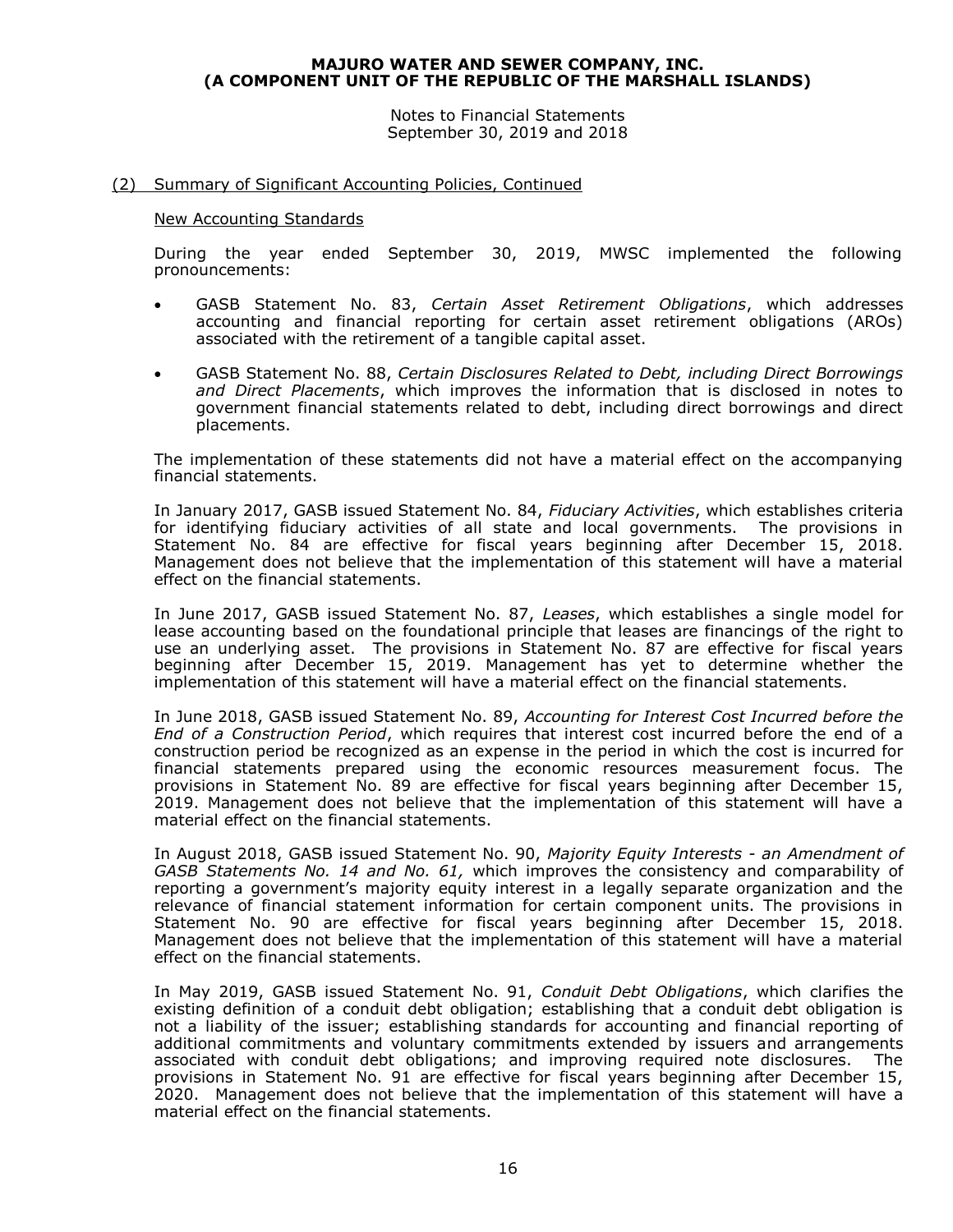Notes to Financial Statements September 30, 2019 and 2018

#### (2) Summary of Significant Accounting Policies, Continued

#### New Accounting Standards, Continued

In May 2020, GASB issued Statement No. 95, *Postponement of the Effective Dates of Certain Authoritative Guidance*, which postpones the effective dates of GASB Statement No. 84, 89, 90 and 91 by one year and GASB Statement No. 87 by 18 months; however, earlier application of the provisions addressed in GASB Statement No. 95 is encouraged and is permitted to the extent specified in each pronouncement as originally issued. Management has yet to ascertain whether implementation of these statements will be postponed as provided in GASB Statement No. 95.

#### Reclassifications

Certain balances in the 2018 presentation has been reclassified to conform to the 2019 presentation. These reclassifications had no impact on operating loss, net position or cash flows as previously reported.

#### Estimates

The preparation of financial statements in accordance with GAAP requires management to make estimates and assumptions that affect the reported amounts of assets and deferred outflows of resources, liabilities and deferred inflows of resources, and disclosures of contingent assets and liabilities at the date of the financial statements and the reported amounts of revenues and expenses during the reporting period. Actual results could differ from those estimates.

#### (3) Inventory

Spare parts inventory at September 30, 2019 and 2018, consists of the following:

|                         | 2019                       | 2018                       |
|-------------------------|----------------------------|----------------------------|
| Water<br>Sewer<br>Other | \$310,349<br>70,066<br>110 | \$269,287<br>59,871<br>429 |
|                         | \$380,525                  | \$329,587                  |

#### (4) Capital Assets

Capital asset activity for the years ended September 30, 2019 and 2018 was as follows:

|                                                                                    |                                       | 2019                             |             |                                       |
|------------------------------------------------------------------------------------|---------------------------------------|----------------------------------|-------------|---------------------------------------|
|                                                                                    | October 1,<br>2018                    | Additions                        | Retirements | September 30,<br>2019                 |
| Vehicles<br>Machinery and equipment<br>Office equipment<br>Buildings and leasehold | 255,173<br>\$<br>1,584,519<br>230,855 | 17,513<br>\$<br>294,344<br>6,808 | \$          | 272,686<br>\$<br>1,878,863<br>237,663 |
| improvements                                                                       | <u>952,501</u><br>3,023,048           | 318,665                          |             | <u>952,501</u><br>3,341,713           |
| Less accumulated depreciation<br>and amortization                                  | (1,490,302)                           | <u>(353,762)</u>                 |             | (1,844,064)                           |
|                                                                                    | \$1,532,746                           | $$-(35,097)$                     | \$          | \$1.497.649                           |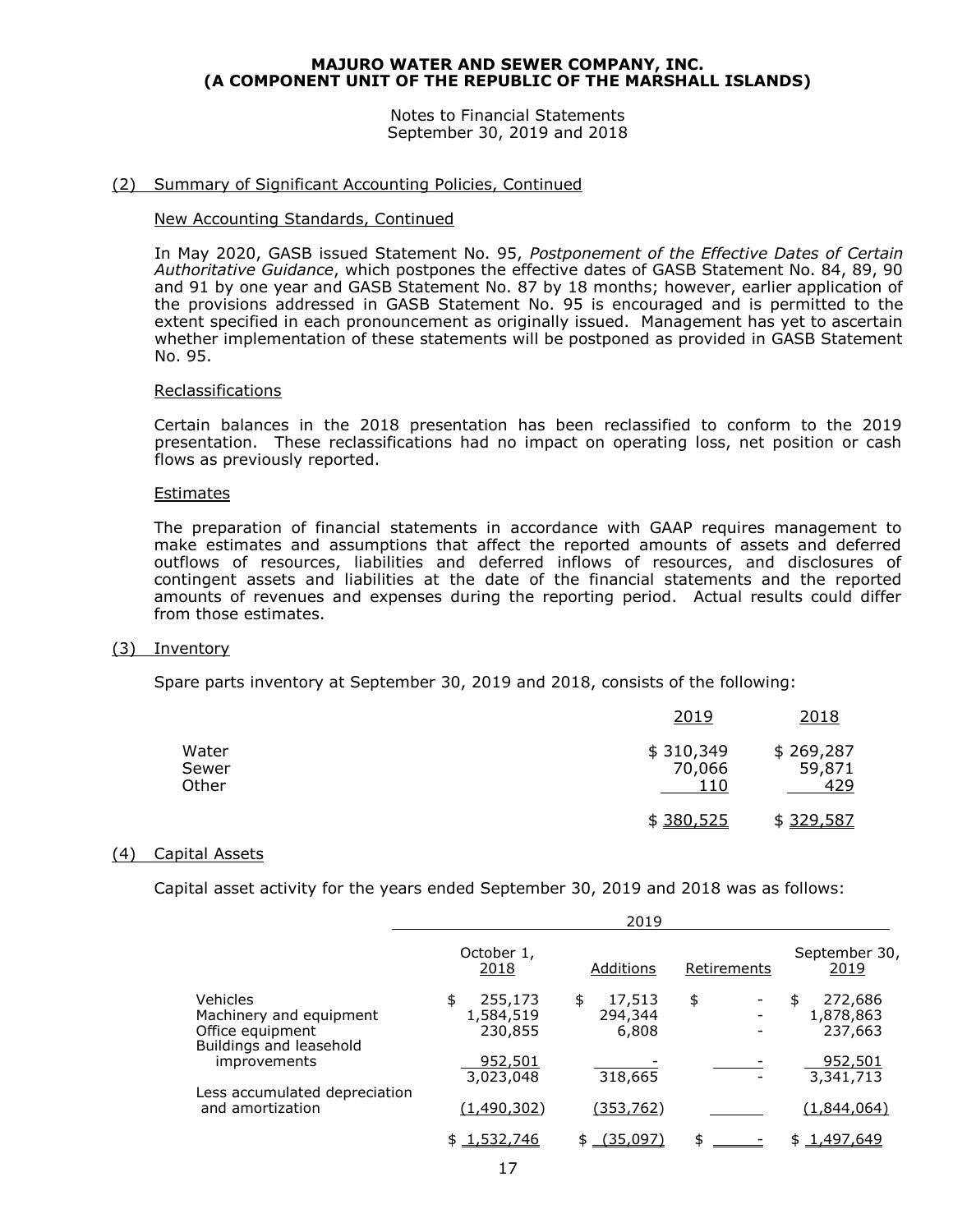Notes to Financial Statements September 30, 2019 and 2018

#### (4) Capital Assets, Continued

|                                                                                    | 2018                                  |                        |             |                                       |
|------------------------------------------------------------------------------------|---------------------------------------|------------------------|-------------|---------------------------------------|
|                                                                                    | October 1,<br><u> 2017</u>            | Additions              | Retirements | September 30,<br>2018                 |
| Vehicles<br>Machinery and equipment<br>Office equipment<br>Buildings and leasehold | 255,173<br>\$<br>1,340,594<br>224,655 | \$<br>243,925<br>6,200 | \$          | 255,173<br>\$<br>1,584,519<br>230,855 |
| improvements                                                                       | 952,501<br>2,772,923                  | 250,125                |             | 952,501<br>3,023,048                  |
| Less accumulated depreciation<br>and amortization                                  | <u>(1,106,419)</u>                    | <u>(383,883)</u>       |             | (1,490,302)                           |
|                                                                                    | 1,666,504<br>\$                       | \$ (133,758)           | \$          | \$1,532,746                           |

During the year ended September 30, 2018, MWSC was the beneficiary of certain donated capital assets of \$91,678 from foreign donors.

#### (5) Capital Contributions

Capital contributions for the years ended September 30, 2019 and 2018, consist of the following:

|                                                                            | 2019                     | 2018                |
|----------------------------------------------------------------------------|--------------------------|---------------------|
| U.S. Government:<br>U.S. Department of the Interior<br>Government of Japan | $\overline{\phantom{a}}$ | \$327,000<br>91,678 |
|                                                                            | $ -$                     | \$418,678           |

#### (6) Employee Retirement Plan

MWSC together with KAJUR and MEC have implemented a RMI defined contribution retirement savings plan (the Plan) for their respective employees, whereby employees eighteen years and older are eligible to participate upon one year of employment. Plan participants may contribute any amount of their salaries to be matched 100% by their respective employers up to 10% of base salaries. Withdrawal from the Plan occurs upon termination of employment, death, or financial hardship. Plan assets are held in a trust fund administered by a trustee in accordance with the trust agreement. Management has the authority to establish or amend Plan provisions and contribution requirements. MWSC contributed \$13,439 and \$13,917 to Plan participant accounts during the years ended September 30, 2019 and 2018, respectively, and total combined plan assets were \$1,616,246 and \$1,490,260 as of September 30, 2019 and 2018, respectively.

#### (7) Related Party Transactions

MWSC is a component unit of RepMar and is therefore affiliated with all RepMar-owned and affiliated entities. MWSC's utility service is provided to RepMar and all RepMar-owned and affiliated entities. Services are extended to these entities at more favorable terms and conditions than those afforded to third parties. MWSC utilizes services from certain affiliated entities at substantially more favorable terms and conditions than those provided to third parties.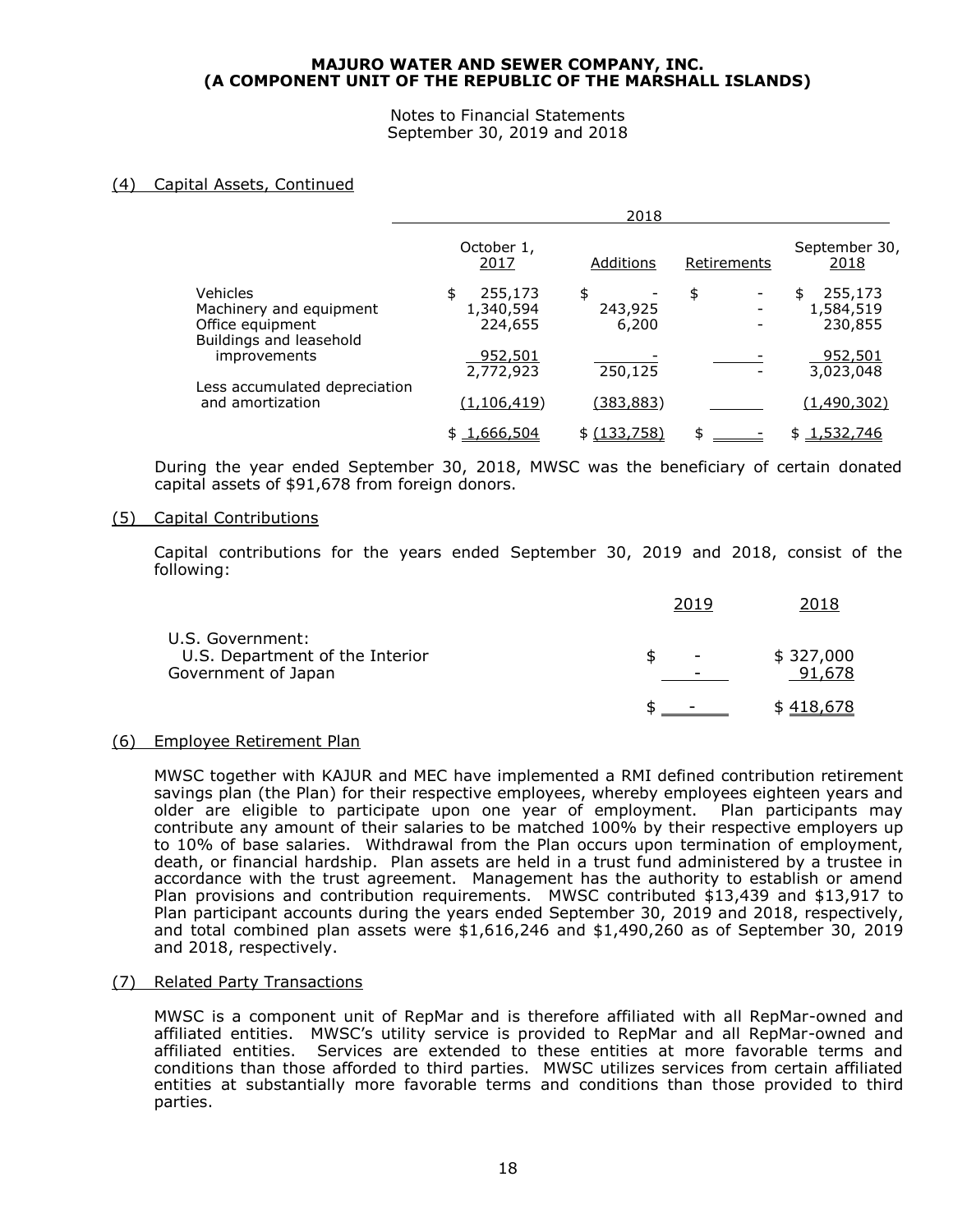#### Notes to Financial Statements September 30, 2019 and 2018

## (7) Related Party Transactions, Continued

A summary of related party transactions for the years ended September 30, 2019 and 2018, and related receivable and payable balances as of September 30, 2019 and 2018, is as follows:

|                                                                                                | 2019                   |                   |                                        |
|------------------------------------------------------------------------------------------------|------------------------|-------------------|----------------------------------------|
|                                                                                                | Revenues               | Expenses          | Receivables<br>Payables                |
| RepMar<br>Marshalls Energy Company, Inc. (MEC)<br>Marshall Islands National Telecommunications | $$323,421$ \$<br>9,069 | 35,536<br>282,404 | 29,776 \$<br>\$<br>30,057<br>2,957,694 |
| Authority                                                                                      | 4,699                  | 19,177            | 5,720<br>3,470                         |
| Marshall Islands Social Security Administration                                                | 511                    | 152,008           | 91<br>30,682                           |
| Majuro Resort, Inc.                                                                            | 50,309                 | 14,966            | 8,500<br>89                            |
| <b>Others</b>                                                                                  | 51,126                 | 306               | 75<br>30,580                           |
|                                                                                                | \$439,136              | 504,398<br>\$     | \$2,991,690<br>104,724<br>\$           |
|                                                                                                |                        |                   | 2018                                   |
|                                                                                                | Revenues               | Expenses          | Receivables<br>Payables                |
| RepMar                                                                                         | $$377,628$ \$          | 14,048            | $$34,527$ \$<br>13,467                 |
| Marshalls Energy Company, Inc. (MEC)<br>Marshall Islands National Telecommunications           | 14,230                 | 471,207           | 49,751<br>2,841,192                    |
| Authority                                                                                      | 1,483                  | 25,850            | 1,155<br>1,740                         |
| Marshall Islands Social Security Administration                                                | 414                    | 123,586           | 1,106<br>51,379                        |
| Majuro Resort, Inc.                                                                            | 44,666                 | 10,665            | 6,553<br>2,168                         |
| <b>Others</b>                                                                                  | 65,399                 | 12,187            | 3,590<br>9,956                         |
|                                                                                                | \$503,820              | 657.543           | 96,682                                 |

Receivables from and payables to affiliates are uncollateralized, are interest free and have no set repayment terms.

During the years ended September 30, 2019 and 2018, MWSC was the recipient of operating subsidies from RepMar as follows:

|                                                                                               | 2019                   | 2018      |
|-----------------------------------------------------------------------------------------------|------------------------|-----------|
| Compact of Free Association:<br>Public Infrastructure Sector Grant<br>Republic of China grant | 89,051<br>\$<br>22,423 | \$208,325 |
|                                                                                               | \$111,474              | \$208,325 |

During the year ended September 30, 2018, RepMar made direct payments to a vendor of \$16,250 on behalf of MWSC for a feasibility study for potential future capital improvements associated with the water reservoir. These payments were made from the Compact of Free Association Public Infrastructure Sector Grant. The total amount of the allocated grant amounted to \$1,800,000.

#### (8) Risk Management

MWSC is exposed to various risks of loss related to torts; theft of, damage to, and destruction of assets; errors and omissions; injuries to employees; and natural disasters. MWSC has elected to purchase commercial insurance from independent third parties for the risks of loss to which it is exposed. However, as of September 30, 2019 and 2018, respectively, MWSC is self-insured for any losses that could befall its buildings, equipment and inventory. Claims expenses and liabilities are reported when it is probable that a loss has occurred and the amount of that loss can be reasonably estimated. No losses as a result of these risks have occurred in any of the past three years.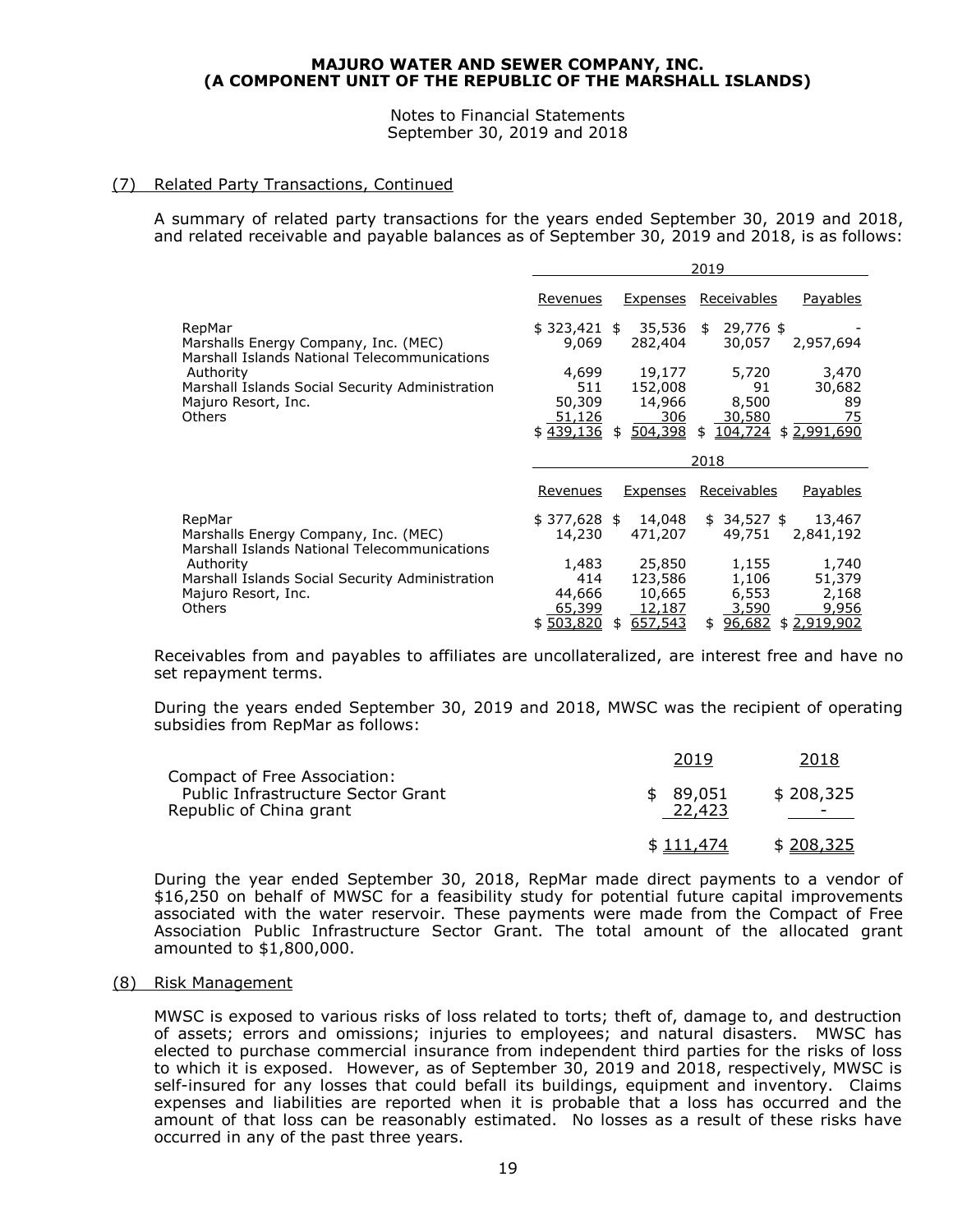Notes to Financial Statements September 30, 2019 and 2018

#### (9) Commitment

On February 19, 2003, RepMar and MWSC entered into a franchise agreement to provide water and sewer service to the atoll of Majuro. The agreement incorporates a lease agreement for MWSC to lease from RepMar the water and sewer system for a period of ten years at a rate of \$100,000 per annum, commencing three years after the lease is in effect (February 19, 2006). MWSC is currently delinquent on \$1,000,000 of payments for the franchise agreement dating back to 2003. The delinquent amount is based on a rate of \$100,000 per annum for 10 years. As of September 30, 2019 and 2018, MWSC did not record the liability per the franchise agreement due to lack of capacity to make the payments in the foreseeable future. MWSC essentially depends on financing from RepMar and MEC to be able to continue as a going concern. Thus, management will negotiate the franchise terms with RepMar. If negotiations fail, MWSC may become liable for the above amounts but management does not believe that it will possess the ability to liquidate that liability.

#### (10) Contingencies

#### Going Concern

The accompanying financial statements have been prepared in accordance with accounting principles generally accepted in the United States of America, which contemplates the continuation of MWSC as a going concern. MWSC has incurred losses from operations of \$437,809 and \$917,435 during the years ended September 30, 2019 and 2018, respectively, and used substantial amount of working capital in its operations resulting in a working capital deficiency of \$2,407,960 at September 30, 2019. Furthermore, at September 30, 2019, total liabilities exceeded total assets by \$910,311.

In view of these matters, realization of a major portion of the assets in the accompanying statement of net position at September 30, 2019, is dependent upon continued operations of MWSC, which, in turn, is dependent upon MWSC's ability to collect and distribute fresh water and wastewater. Management acknowledges that the continuation of MWSC's operations is dependent upon the future financial support of RepMar, compensation by RepMar for the cost of actual utility service provided, the collection of long outstanding utility receivables, and/or significant improvements in operations, among other matters. Additionally, in order for MWSC to continue as a going concern, it may need to delay payments to the Marshalls Energy Company, Inc., a related party, for electricity usage.

#### Federal Grants

MWSC participates in a number of federally assisted grant programs. These programs are subject to financial and compliance audits to ascertain if Federal laws and guidelines have been followed. MWSC's management believes that liabilities, if any, for reimbursement which may arise as a result of these audits will not be material to the financial position of MWSC.

#### (11) Subsequent Event

On March 11, 2020, the World Health Organization declared the novel strain of coronavirus (COVID-19) a global pandemic and recommended containment and mitigation measures worldwide. As of August 18, 2020, there has been no confirmed case of COVID-19 in the Marshall Islands. MWSC has determined that should the pandemic reach the Marshall Islands, it may negatively impact MWSC's business, results of operations, and financial position and MWSC may become dependent upon the financial support of RepMar. However, the effect of the pandemic on RepMar is also uncertain and future available funding to RepMar component units may be limited. Therefore, while MWSC expects this matter to potentially have a negative impact on its business, results of operations, and financial position, the related financial impact cannot be reasonably estimated at this time.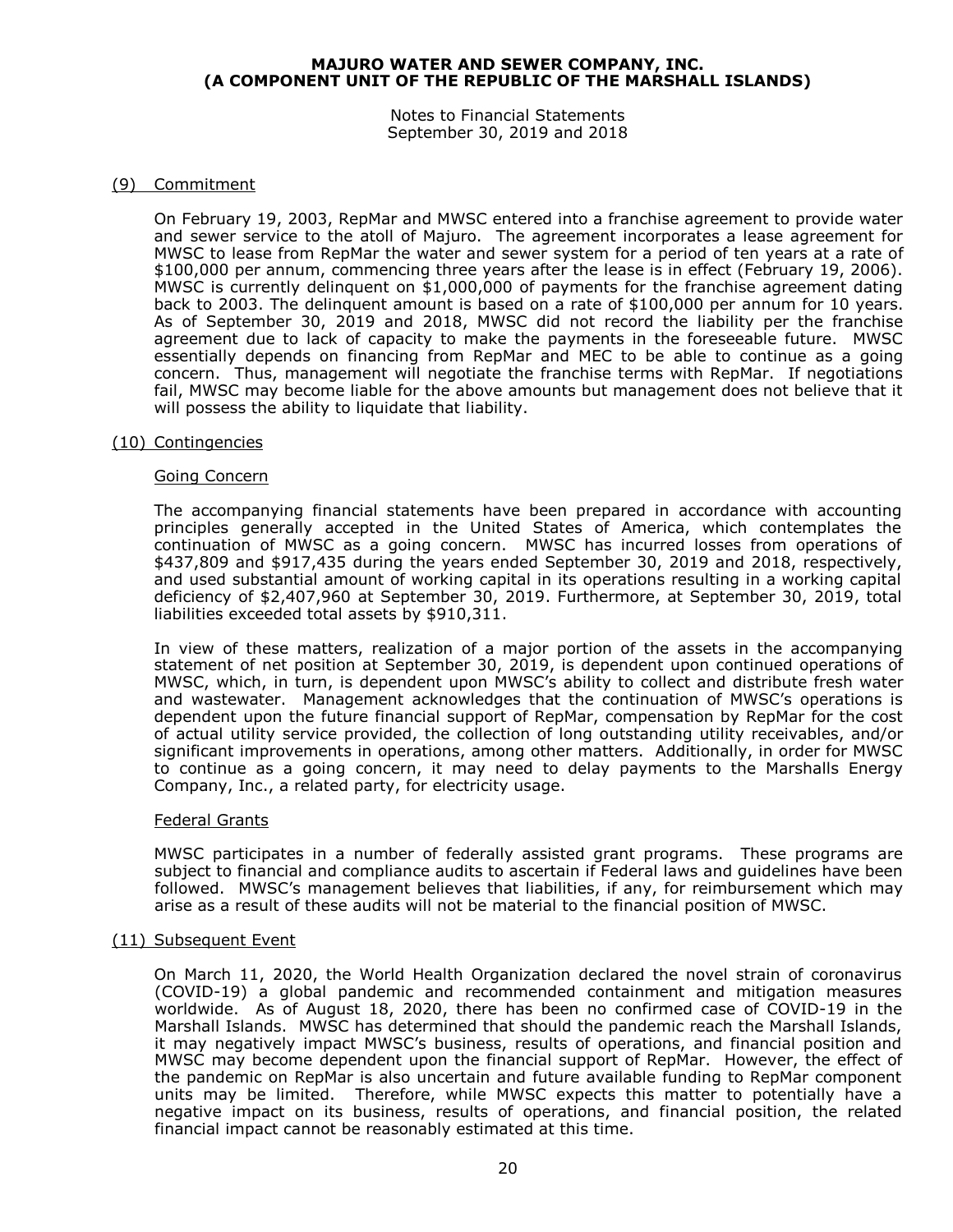

Deloitte & Touche LLP 361 South Marine Corps Drive Tamuning, GU 96913 USA

Tel: +1 (671) 646-3884 Fax: +1 (671) 649-4265

www.deloitte.com

#### **INDEPENDENT AUDITORS' REPORT ON INTERNAL CONTROL OVER FINANCIAL REPORTING AND ON COMPLIANCE AND OTHER MATTERS BASED ON AN AUDIT OF FINANCIAL STATEMENTS PERFORMED IN ACCORDANCE WITH** *GOVERNMENT AUDITING STANDARDS*

Board of Directors Majuro Water and Sewer Company, Inc.:

We have audited, in accordance with the auditing standards generally accepted in the United States of America and the standards applicable to financial audits contained in *Government Auditing Standards* issued by the Comptroller General of the United States, the financial statements of Majuro Water and Sewer Company, Inc. (MWSC), which comprise the statement of net position as of September 30, 2019, and the related statements of revenues, expenses, and changes in net position and of cash flows for the year then ended, and the related notes to the financial statements, and have issued our report thereon dated August 18, 2020.

# **Internal Control Over Financial Reporting**

In planning and performing our audit of the financial statements, we considered MWSC's internal control over financial reporting (internal control) to determine the audit procedures that are appropriate in the circumstances for the purpose of expressing our opinion on the financial statements, but not for the purpose of expressing an opinion on the effectiveness of MWSC's internal control. Accordingly, we do not express an opinion on the effectiveness of MWSC's internal control.

A *deficiency in internal control* exists when the design or operation of a control does not allow management or employees, in the normal course of performing their assigned functions, to prevent, or detect and correct, misstatements on a timely basis. A *material weakness* is a deficiency, or a combination of deficiencies, in internal control, such that there is a reasonable possibility that a material misstatement of the entity's financial statements will not be prevented, or detected and corrected on a timely basis.

Our consideration of internal control was for the limited purpose described in the first paragraph of this section and was not designed to identify all deficiencies in internal control that might be material weaknesses or significant deficiencies and therefore, material weaknesses or significant deficiencies may exist that were not identified. We did identify certain deficiencies in internal control, described in the accompanying Schedule of Findings and Responses as item 2019-001, which we consider to be material weaknesses.

#### **Compliance and Other Matters**

As part of obtaining reasonable assurance about whether MWSC's financial statements are free from material misstatement, we performed tests of its compliance with certain provisions of laws, regulations, contracts, and grant agreements, noncompliance with which could have a direct and material effect on the determination of financial statement amounts. However, providing an opinion on compliance with those provisions was not an objective of our audit, and accordingly, we do not express such an opinion. The results of our tests disclosed no instances of noncompliance or other matters that are required to be reported under *Government Auditing Standards*.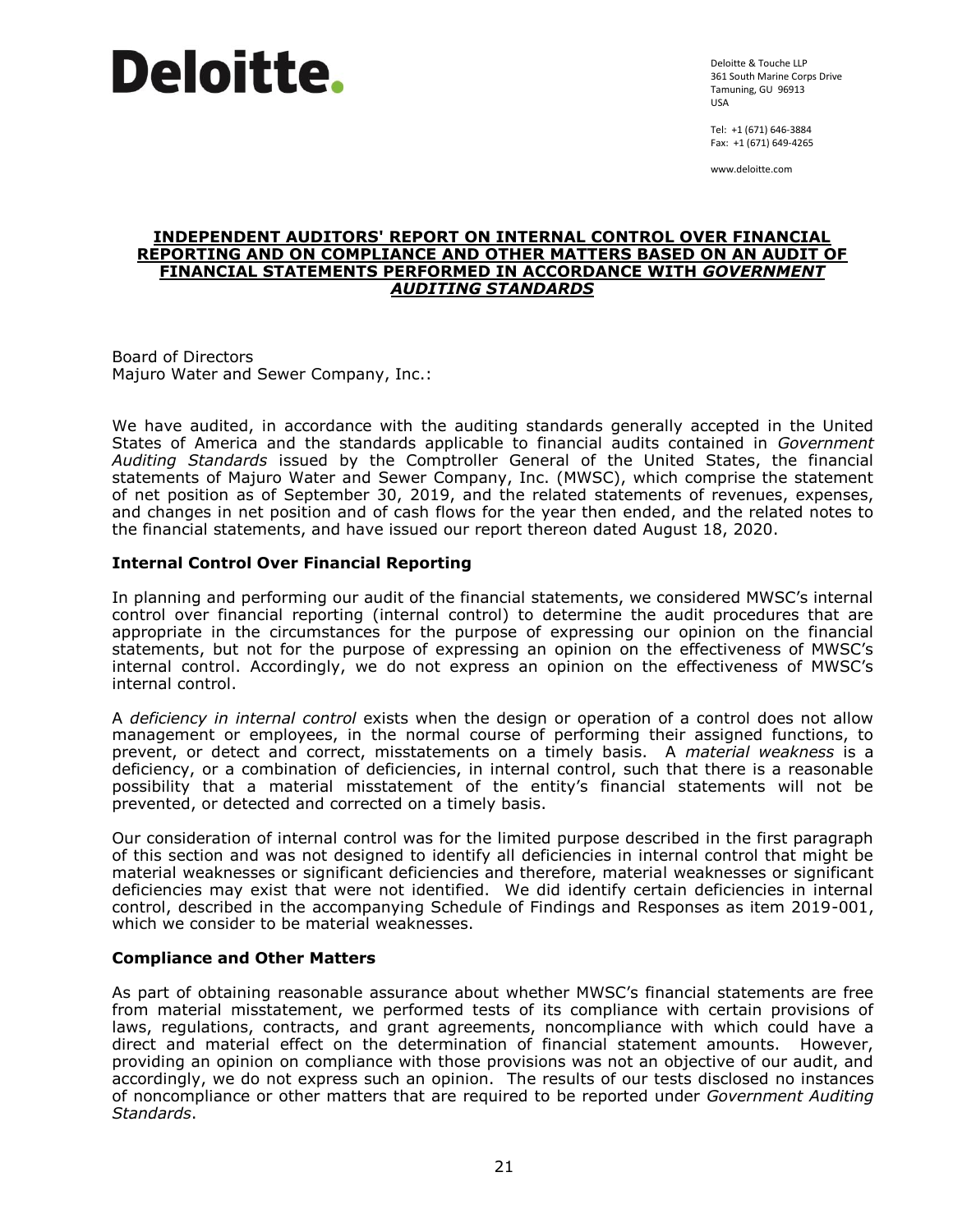# Deloitte.

# **MWSC's Response to Findings**

MWSC's responses to the findings identified in our audit are described in the accompanying Schedule of Findings and Responses. MWSC's responses were not subjected to the auditing procedures applied in the audit of the financial statements and, accordingly, we express no opinion on them.

#### **Purpose of this Report**

The purpose of this report is solely to describe the scope of our testing of internal control and compliance and the results of that testing, and not to provide an opinion on the effectiveness of the entity's internal control or on compliance. This report is an integral part of an audit performed in accordance with *Government Auditing Standards* in considering the entity's internal control and compliance. Accordingly, this communication is not suitable for any other purpose.

 $\sqrt{d}$ 

August 18, 2020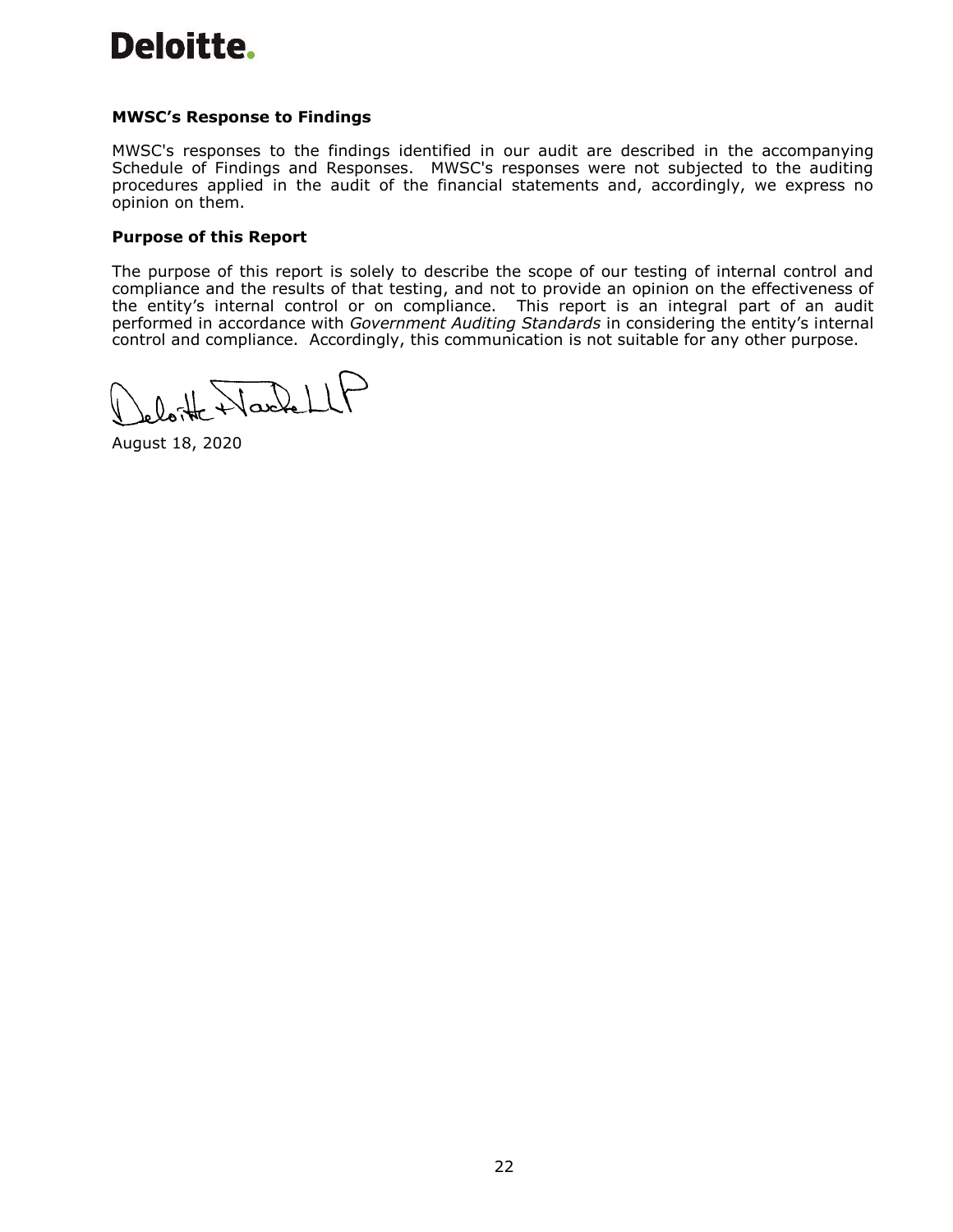Schedule of Findings and Responses Year Ended September 30, 2019

Finding No.: 2019-001 Area: Financial Reporting

Criteria: Timely financial reporting should be facilitated by internal control conducive to the preparation and independent review of reconciliations of significant general ledger accounts.

Condition: MWSC did not close fiscal year September 30, 2019 financial information (trial balance and subsidiary ledgers until March 20, 2020. Additionally, during the year ended September 30, 2019, various accounting records do not appear to have been timely processed and updated including, but not limited to the following:

| <b>Account Name</b>            | Sub ledger               | General Ledger           | Difference            |
|--------------------------------|--------------------------|--------------------------|-----------------------|
| Water Receivables<br>Inventory | \$2,105,663<br>\$467,685 | \$1,964,276<br>\$369,233 | \$141,387<br>\$98,452 |
| Revenue                        | \$1,068,815              | \$1,076,706              | \$(7,981)             |

Cause: The cause of the above condition is the lack of timely closing of the year-end financial statements with review and reconciliation of significant general ledger accounts.

Effect: The trial balance and subsidiary ledgers were not timely provided. There were various post-closing and audit entries to correct the financial records.

Recommendation: We recommend management implement internal control procedures to facilitate timely general ledger and subsidiary ledger reconciliation processes.

Auditee Response and Corrective Action Plan: MWSC server computers suffered two unexpected meltdowns. Alternatives were seized to carry out the company's daily CSO while trying to get a new system in place. Quotes were received to get new system in place but was transferred to TAP fund for thorough purchase Order. With the Pandemic declared in the early 2020, thus affecting worldwide trade routes, servers' expectancy arrival delays in due time.